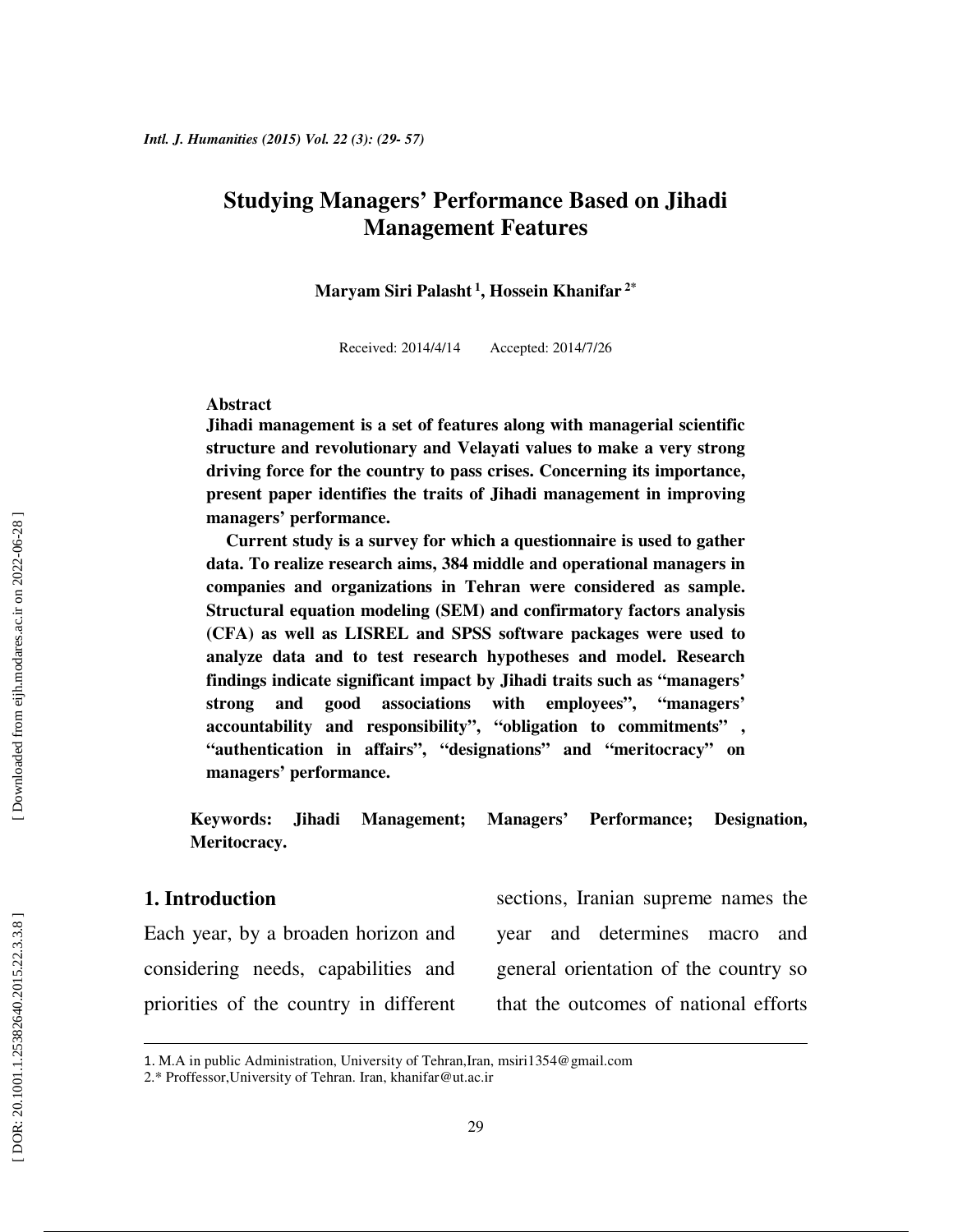are more toward protecting the interests of the Nation and to prevent wasting the resources and capitals in human force and material capital sections. By the same approach, this year is named "economy and culture with national will and Jihadi management". Selecting Jihadi management approach for several times by Supreme Leader as the outstanding managerial approach in the country indicates the importance and determining role of Jihadi management in the future of the country (Ali Sadrosadat, 2010). On the other hand, such title for this year shows high responsibility of Jihadi managers in their activities and initiatives so that they should run the affairs in all arenas not by words but by more jihadi efforts. In the view of people and committed and revolutionary forces, jihadi managers are the patterns of Jihadi management in Islamic regime whose behaviors, decisions and positions will be scrutinized. To the same reason, one can say that Jihadi management in all sections is like a shortcut to compensate backwards, low works and negligence by others by relying upon collective wisdom and scientific and experimental accumulation. What motivates i Jihadi management is the Divine satisfaction and then religious, revolutionary and national obligation (Jomhour haghighi, 2010).

Jihadi management is not just a managerial structure. In Jihadi management, a set of values and beliefs are intertwined with scientific managerial structures and revolutionary and Velayati values to generate a very strong driving force to pass crises. In Jihadi management structure, both route and aim are valuable and are addressed. The aim as the reason of establishing organizations is the agent of creation and movement while in Jihadi management; aim is not the only determinant. Through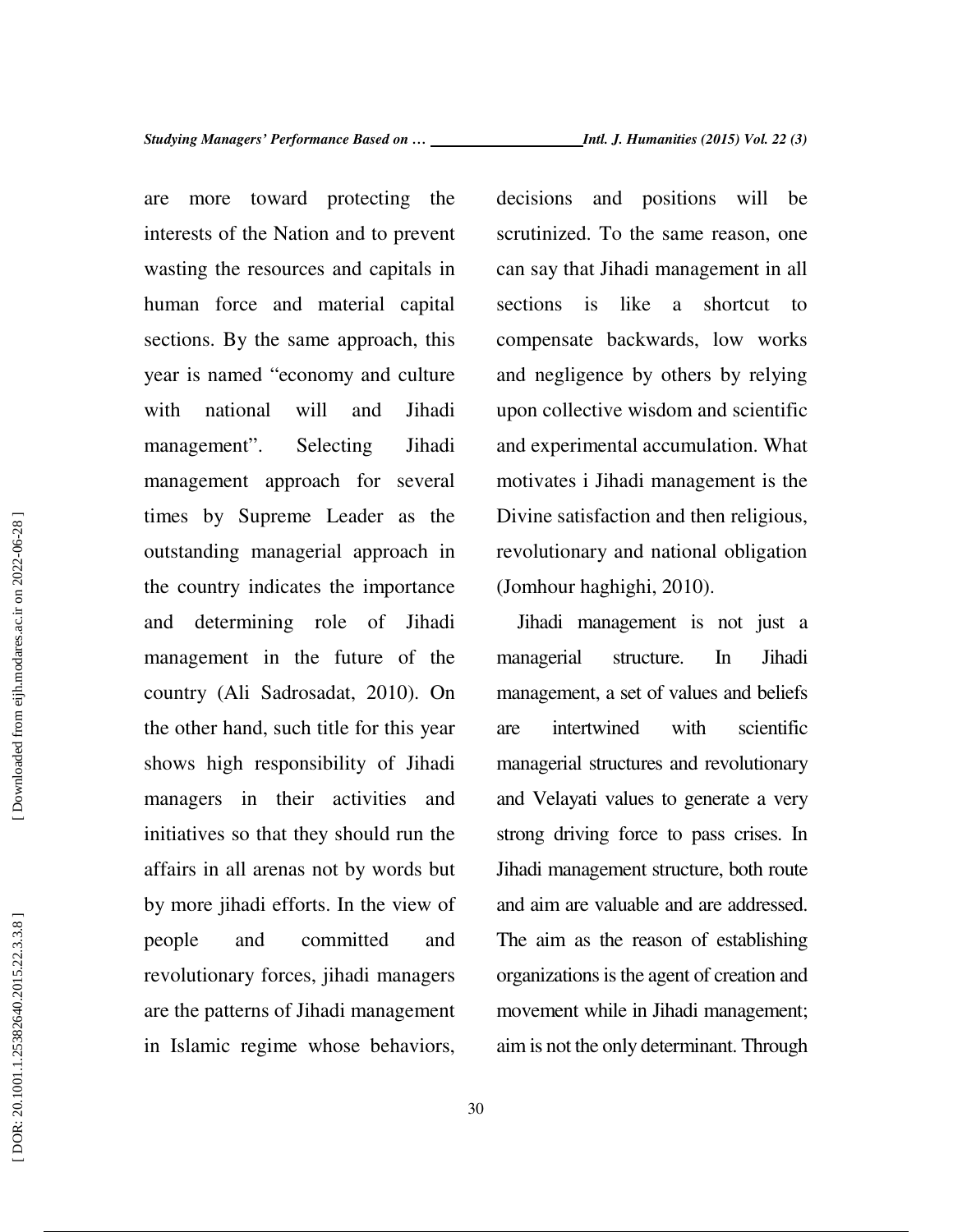an ongoing glance at values, Jihadi manager designs the route of movement so that the aim is realized while values and beliefs are not changed and are respected (Alireza Zavareh, 2010).

Discussion on Jihadi management is not a simple one. Jihadi management should be accompanied by both modern global management science and revolutionary and believing view. To the

same reason, present paper plans to provide a clearer view on a Jihadi manager by mentioning the traits of Jihadi managers and it would like to be a benchmark for domestic mangers in all levels and position to be used for measuring their performance and behavior by discussing and investigating such traits.

| <b>Table 1:</b> Managers' Traits in the View of Imam Ali |  |
|----------------------------------------------------------|--|
|----------------------------------------------------------|--|

| <b>Managers' Traits</b>                                      | <b>Sermons</b>                                                                                                                                                             |  |  |
|--------------------------------------------------------------|----------------------------------------------------------------------------------------------------------------------------------------------------------------------------|--|--|
| Meritocracy (Experience)                                     | Assign experienced people as agent                                                                                                                                         |  |  |
| Meritocracy (Knowledge)                                      | The most competent persons for governance are the most capable<br>one to do the affairs and the most knowledgeable one to understand<br>the issues by the command of Allah |  |  |
| Meritocracy (Competency)                                     | Oh Malik! Accept no recommendation in employing your<br>employees and agents except than their competency                                                                  |  |  |
| Responsibility<br>and<br>Accountability                      | Do not rely upon lazy people in your works                                                                                                                                 |  |  |
| <b>Obligation to Commitments</b>                             | Do the job of a day in the same day since each day has its own works                                                                                                       |  |  |
| Authentication in Affairs                                    | Honest people pose you lower costs and are kinder to you                                                                                                                   |  |  |
| Meritocracy                                                  | Select managers from those ones who have good nature, are from<br>honest families and have good backgrounds                                                                |  |  |
| Responsibility<br>and<br>Accountability                      | Relation with higher-minded people                                                                                                                                         |  |  |
| Managers' Good and Strong<br><b>Relations With Employees</b> | Be kind with grassroots and like them by your heart and<br>never be predacious bloodsucker to take the opportunity to<br>demolish their rights                             |  |  |
| Managers' Good And Strong<br><b>Relations With Employees</b> | Nothing is better than kindness to grassroots and<br>mitigating their costs and lightening their burdens                                                                   |  |  |
| Responsibility<br>and<br>Accountability                      | Never keep away people for long time                                                                                                                                       |  |  |
| Managers' Good and Strong<br>Relations with Employees        | Loyalty is along with authenticity for which I do not know<br>stronger damper                                                                                              |  |  |
| <b>Authentication in Affairs</b>                             | The leader of people should be honest                                                                                                                                      |  |  |
| Designation                                                  | It is merit that a wise person adds the verdicts of wise people<br>to his' and the knowledge of them to his own knowledge                                                  |  |  |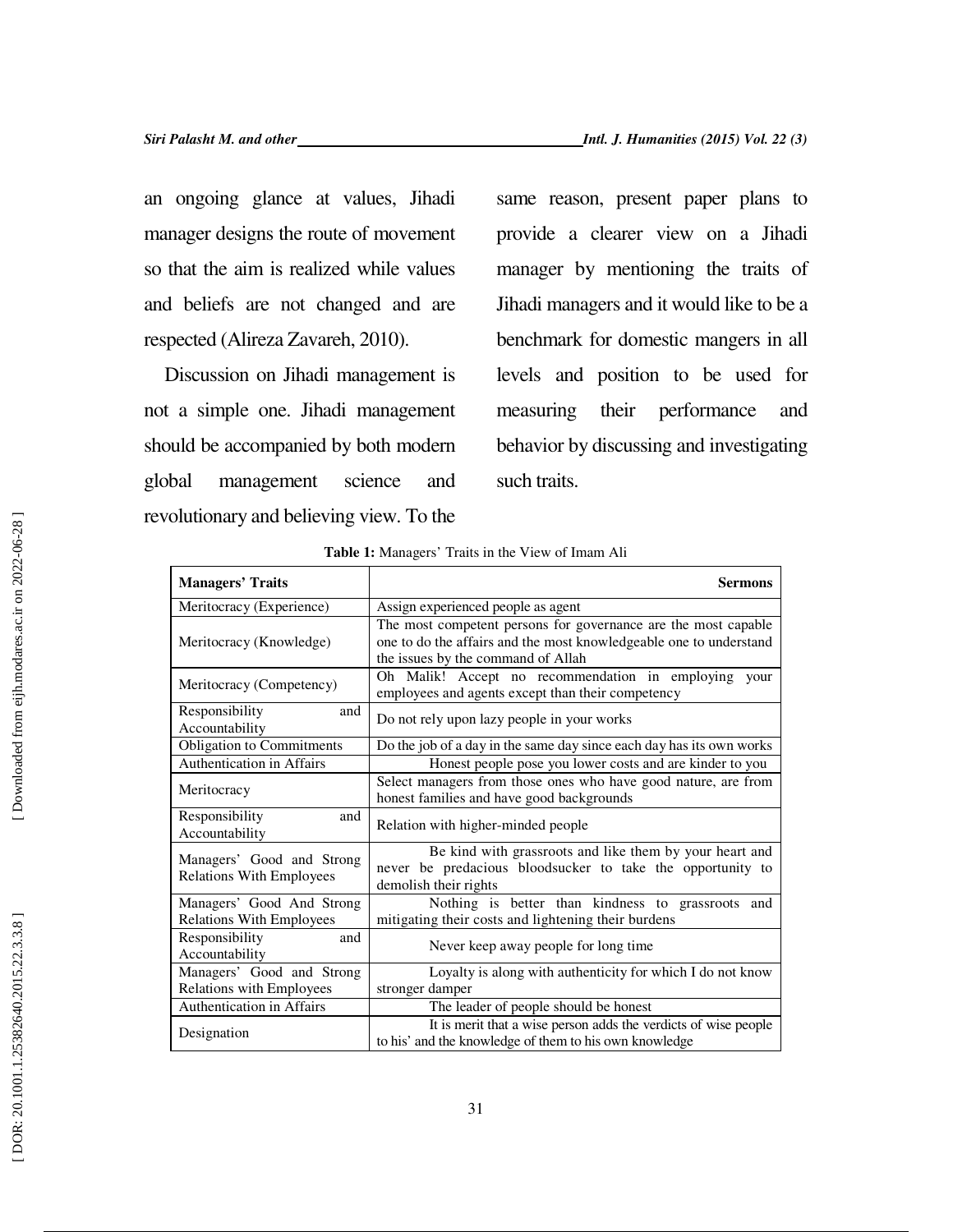## **2. The Features of Jihadi Management**

Different managerial factors impact on managers' performance investigated below.

## **2.1. Managers' Good and Strong Relations with Employees**

In his speeches on Jihadi management, the Supreme Leader has determined the factors and features of this kind of management for officials. According to him and based on the principles of Jihadi management, having a strong and multilateral relation with employees is an important feature of Jihadi management. It is beyond daily relations in workplaces fund everywhere. Managers' strong relations with employees in Jihadi management system will be extended to human and Islamic recipes so that employees would view managers not in top-down hierarchy but also in a shoulder-by-shoulder approach (Tsui, 2001). The participation of officials is praying and religious ceremonies are samples of their strong relations with employees. In Jihadi perspective, the manager monitors all subordinated employs constantly but talks with in an equal and brotherhood sense and in the case of deficiencies, he/she would talk with them accountably. One should not be confused with friendly and brotherhood with hindering the ignorance and lower working. In Jihadi management, all forces do their best. Under such circumstances, one can accept wasting the time or energy of employee(s). Jihadi manager tries to prevent repeating such events by kind words. In Jihadi structure, official punishments are under the Islamic framework and official laws. Such behavior would lead into mutual trust (Anne Smith et al, 2006). Manager trusts its subordinates in terms of capability, health and honesty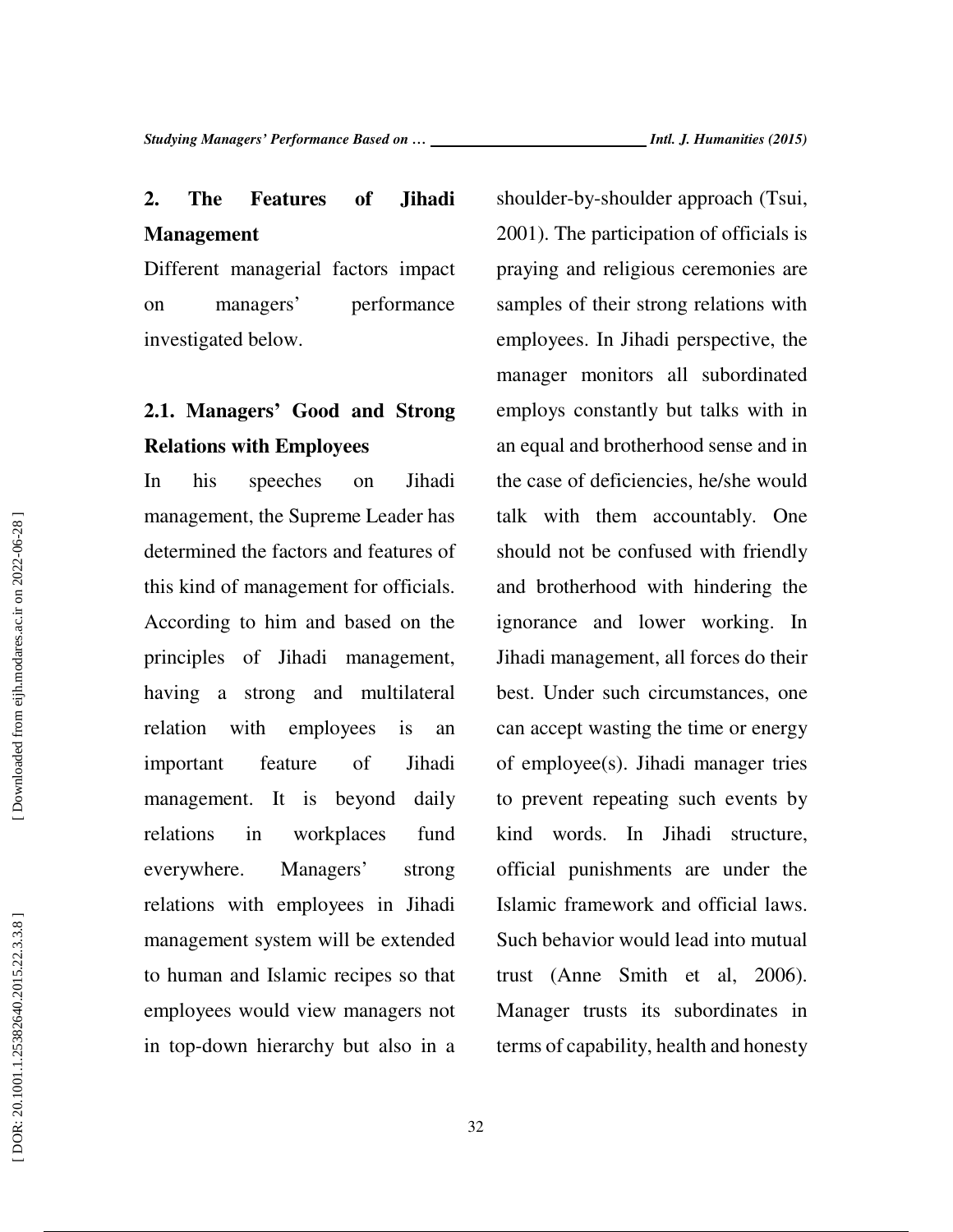and have no doubt to use such forces and to value them. Mutually, the forces trust in honest support in accepting their ideas and recommendations and helps in removing probable barriers in the road of administering plans in all levels. This would pave the ground for growing and splendor of talents, creativity and risk taking (Luo et al, 2014).

## **2.2. Managers' Responsibility and Accountability**

In Jihadi management, responsibility is too high. Since the philosophy of entering some valued forces to such kind of management is their responsibility sense. We observed some samples in defending the country and eliminating deprivation in villages and some unfinished works in the beginning years of the Islamic revolution in Jihad Sazandegi which all indicate high responsibility of Jihadi forces (Arshadi, 2011). Today, although we are far from these years, such factors as external sanctions and pressures have made the ambience of domestic work and management so that we need managers to step forward by the sense of responsibility. Not only responsibility is respected in managerial structures but also it is particularly emphasized in Islam. Some instances are provided below. Responsibility in Holy Quran:

- (a) Responsibility by Noah: he said to his people: (*sent) to convey to you the messages of my lord and to advise you, for I know from Allah what you do not know* (Al-Araf  $(62)^1$ .
- (b) Responsibility by Hud (PCBU): he said to his people*: I deliver to you the messages of my lord and i am your honest adviser* (Al-Araf  $(68)^2$ .

١. أُبَلِّغُكُمْ رِسَالاَتِ رَبِّى وَأَنْصَحُ لَكُمْ وَأَعْلَمُ مِنَ اللّهِ مَا لاَتَعْلَمُونَ

 $\overline{a}$ 

٢ . أَبَلِّغُكُمْ رِسَالاتِ رَبِّى وَأَنَا لَكُمْ نَاصِحٌ أَمِينٌ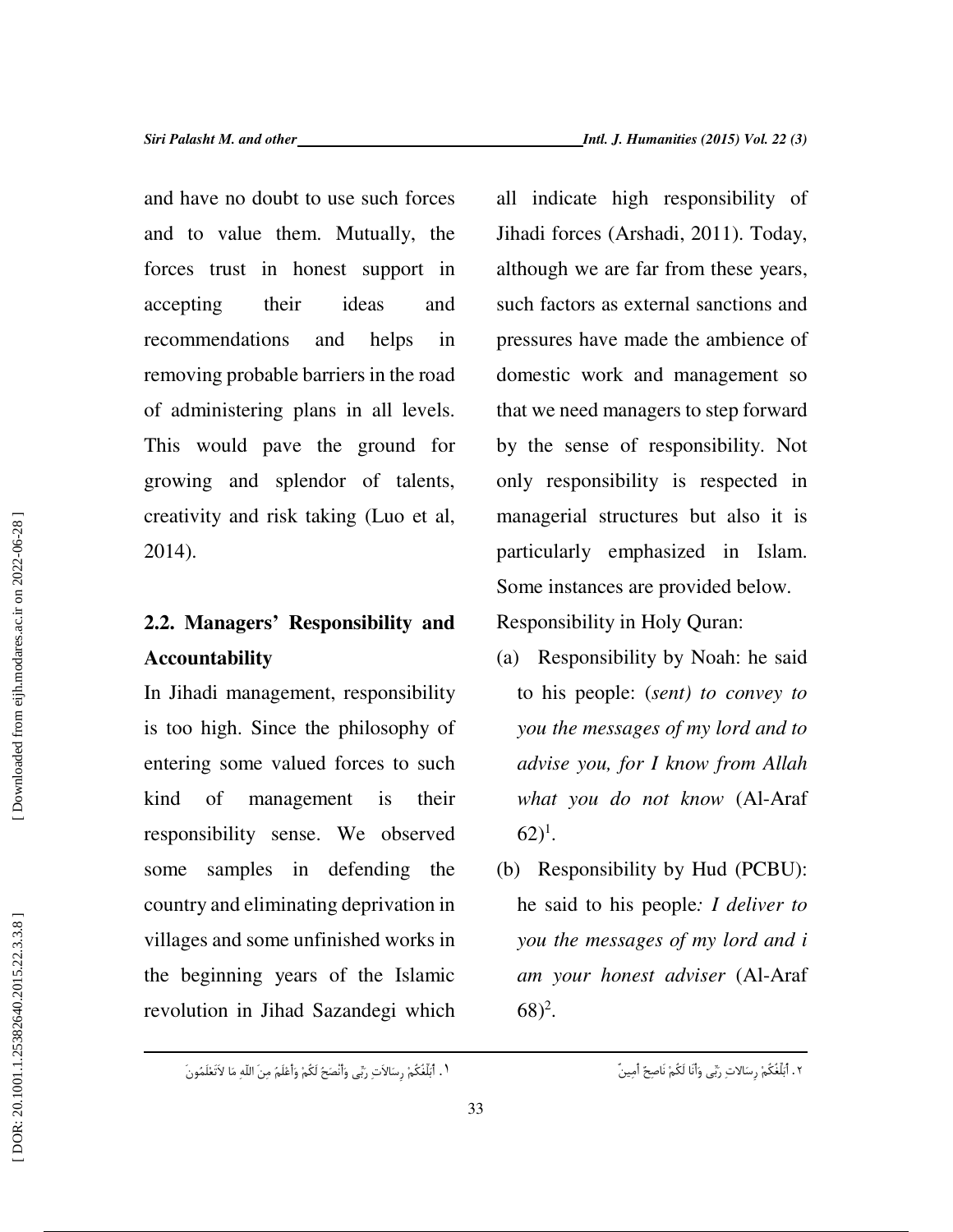- (c) Responsibility by Saleh (PCBU): he said to his people: *he turned from them, saying: 'I conveyed to you, my nation the message of my lord and gave you counsel; but you had no love for sincere advisers*  $(Al-Araf 79)^3$ .
- (d) Responsibility by Hud (PCBU): he said to his people: *he turned away from them saying: 'i conveyed to you, my nation, and the messages of my lord and advised you. How can I grieve for the unbelieving nation?* (Al-Araf 93) 4 .
- One of the responsibilities of managers in Jihadi management is accountability. It can be seen as a subset of responsibility. One cannot find a manager who performs his/her responsibility completely while he/she is not accountable to people, other managers and
- (a) Prophet's accountability to people: *the people will ask you about the hour. Say: 'the knowledge of it is with Allah alone, what makes you to know that the hour is near?*  $(Al-Ahzab 63)^5$
- (b) Prophet's accountability to Holy Book followers: *they say: 'be Jews or Nazarenes and you shall be guided. 'Say: 'no, rather the creed of Abraham, the upright one. He was not among the idolaters* (Al-Baqara, 135)<sup>6</sup>. *Those to whom we have given the book rejoice in what is sent down to you, while some factions reject a part of it. Say: 'I am commanded to worship Allah and to associate none with him. To*

 $\overline{a}$ 

employees. There are numerous cases in Islam for accountability mentioned below:

٣. يَاقَوْم لَقَدْ أَبْلَغْتُكُمْ رِسَالَةَ رَبِّى وَنَصَحْتُ لَكُمْ وَلكِن لاَتُحِبُّونَ النَّاصِحِينَ ٤ . يَا قَوْم لَقَدْ أَبْلَغْتُكُمْ رِسَالاَتِ رَبِّى وَنَصَحْتُ لَكُمْ ٥ . يَسْئَلُكَ النَّاسُ عَنِ السَّاعَةِ قُلْ إِنَّمَا عِلْمُهَا عِندَ اللَّهِ وَمَا يُدْرِيكَ لَعَلَّ الساعةَ تَكُونُ قَرِيباً

<sup>.</sup> وقَالُوا كُونُوا هوداً أَو نَصاري تَهتَدوا قُلْ بلْ ملَّةَ إِبرَاهيم حنيفاً وما كَانَ ٦ منَ الْمشْرِكينَ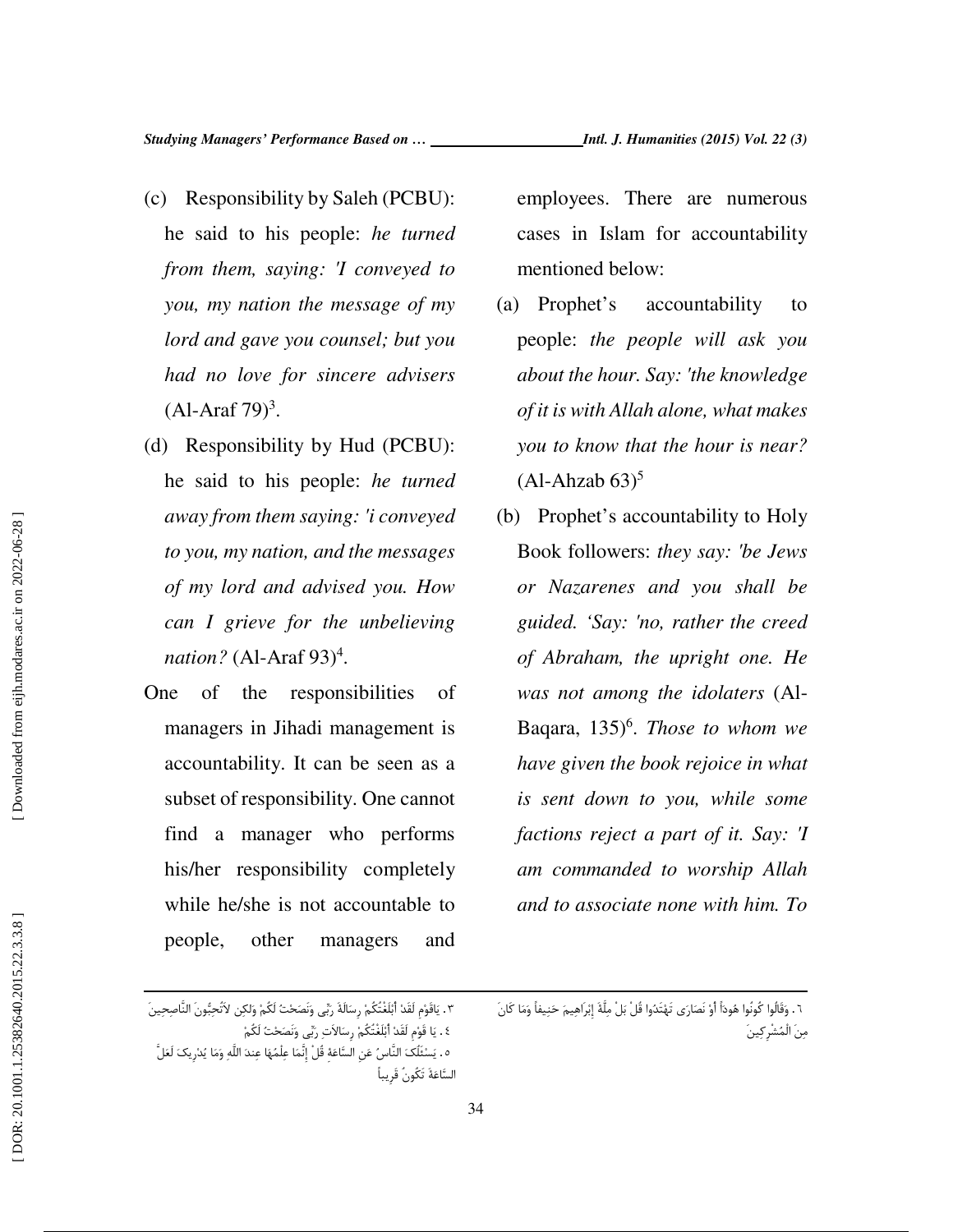*him I supplicate, and to him i turn*  $(Al\text{-}Rad 36)^7$ .

(c) Prophet's accountability to unbelievers: *and those who disbelieve say: 'why has no sign been sent down to him by his lord? 'Say: 'Allah leads astray whom he will, and guides those who repent* (Al-Rad 27) <sup>8</sup> *and those who disbelieve say: 'why has no sign been sent down to him by his lord? 'Say: 'Allah leads astray that he will, and guides those who repent*  $(Al$ -Rad 43)<sup>9</sup>.

### **2.3. Obligation to Commitments**

Accepting the responsibility of speeches and obligation to commitment and accountability to performances and drawn plans are*, inter alia*, the most distinguished indicators of Alavi administration. In

this vein, one should not forget that Jihadi management roots in Islamic and Iranian beliefs and intertwined with the administration of Imam Ali (PBUH). Hence, we point out his narration: *what I say is in my commitment and I obliged to it.* 

Critical conditions like sanctions demand that managers work hard and oblige to their commitments. The promises by a manager in the days of assignment or pre-assignment should not be without considering future conditions and capabilities and needs of organization. In Jihadi management the manager is obliged to all his/her commitments and believes that it is his assignment (Wu et al, 2010). He does not promise and if he promised, he attempts to realize it. To realize it, manager should consider it as a priority and refuse his own priorities.

 $\overline{a}$ 

٧. وَالَّذِينَ آتَيْنَاهُمُ الْكِتَابَ يَفْرَحُونَ بِمَا أُنزِلَ إِلَيْكَ وَمِنَ الْأَحْزَابِ مَنِ ينكرُ بعضَه قُلْ إِنَّما أُمرْت أَنْ أَعبد اللَّه ولاَ أُشْرِك بِه إِلَيه أَدعوا وإِلَيه مَآبِ

٨. وَيَقُولُ الَّذِينَ كَفَرُوا لَوْلاَ أُنزِلَ عَلَيْهِ آيَةٌ مِن رَّبِّهِ قُلْ إِنَّ اللَّهَ يُضِلُّ مَن يشَاء ويهدي إِلَيه منْ أَنَاب . ويقُولُ الَّذينَ كَفَرُوا لَست مرْسلاً قُلْ كَفَي بِاللَّه شَهِيداً بيني وبينَكُم 9 ومنْ عنده علْم الْكتَابِ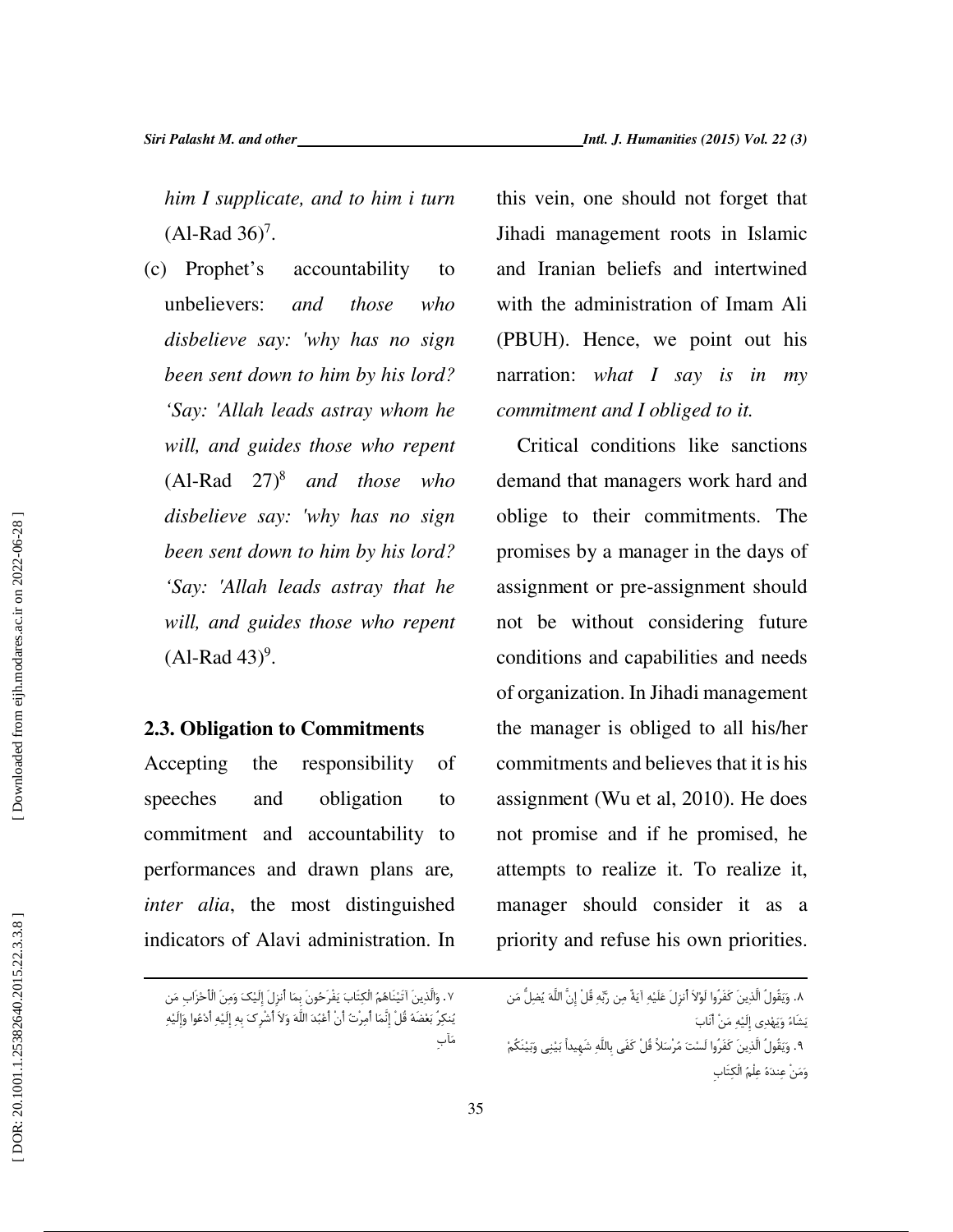Individual or collective thoughts have no room in Jihadi management and manager's thinking should be prevalent and multilateral. In Jihadi management structure, a manager needs something more than daily jobs. He needs to be involved in job and see him/her as the center of activities. A Jihadi manager looks at affairs by the feeling of responsibility and curiosity and he/she is always ready for any challenge in his/her workplace. Managerial steady structure in Jihadi management does not seem adequate and effective. Rather, a dynamic and flexible management which is ready for any movement is appeared more fruitful. Jihadi manager should think on initiatives to involve other managers and employees in responsibilities. Such Jihadi manager is fully ready for any condition in board of directors and to contribute them in decision making in critical points and enforce their responsibility feeling. Either management or board of directors cannot expect to pass the problems and difficulties by steady management.

### **2.4. Authenticity in Affairs**

Jihadi manager is someone beyond competitiveness and courage. He has honest relationship with board of directors and other managers and employees. On the other hand, board of directors supports managers in difficult road of management. Authenticity refers to right and precise materials on all current or future processes (Ogunfowora & Bourdage, 2014). In authenticity, keeping the secrets should be considered as a factor of need and should not be confused with lying.

#### **2.5. Designation**

This principle emphasizes on distribution of financial – official authorities and avoiding surplus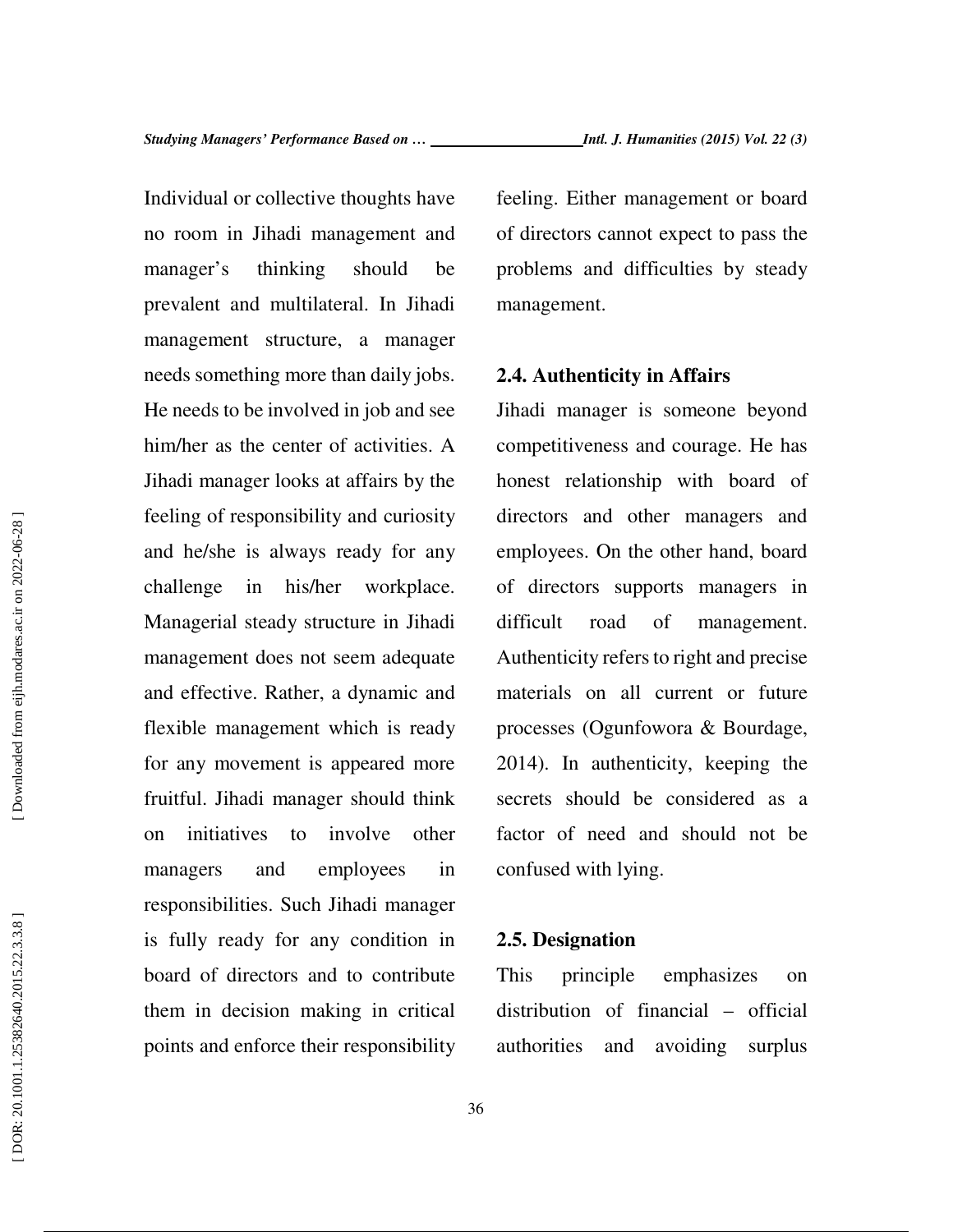bureaucracies and unnecessary and limiting correspondences. Each working area in the framework of policies and norms of necessary authorities is to show how to consume credits, to attract or hold manpower and changes in organization. All these would lead into increase in productivity (Lui et al, 2007).

Structures with Jihadi management are run contributive. Decisions are made collectively and down – top. Many meetings are organized to discuss and study and resolve problems and finding guidelines. Top management does not believe that it does not need to hear and using colleagues' opinions. Although this principle sometimes long-term decision making, it would enjoy the advantages of work and collective management and contribution in decisions and empathy and accompany in executing decisions and exists in all pillars and components of the organization toward the fate of plans, progress in job, improvement and promotion of the organization and the feeling and responsibility and commitment (Mulvaney et al, 2006).

#### **2.6. Meritocracy**

No proper managerial structure is created randomly. Jihadi management structure needs that people with Jihadi and constructive thinking to be assigned in right positions in right times. As in a puzzle all pieces are needed, the right location of them is another important issue which should be considered. In fact, one should note the right position of each piece in puzzle. In Jihadi management structure, it is too important that who is assigned in top rank and how is the layout of responsible people and their combination. A merit manager in an organization with Jihadi thinking acts thoughtfully, aware and active. By creating balance between people and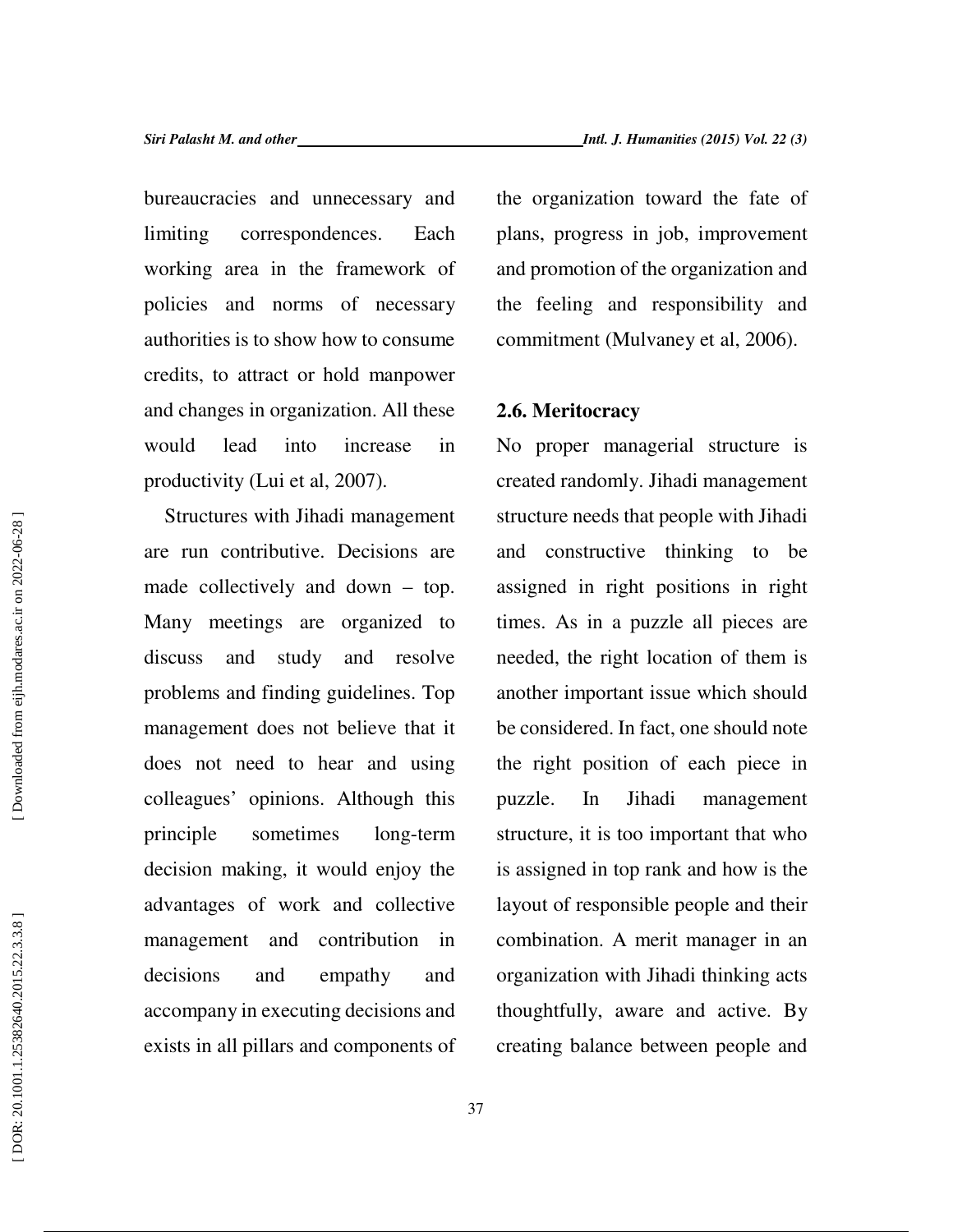individuals, Jihadi management utilizes the most capability of each person and prevents overpressure on them.

Since organizational processes in Jihadi management cannot be flowed in inflexible and bureaucratic frameworks and structures, a climate of diversity and challenge to emerge ideas, inventions and innovations of employees is always tangible. Since decision making process and adopting organizational policies are taken in the closest points to executive operations due to unfocused politics governance, these organizational processes are fully influenced and accompanied by the ideas and statements of agents and operational incumbents. In such atmosphere, people contribute in decision making irrespective their organizational positions (Mulvaney et al, 2006).

#### **3. Managers' performance**

Performance evaluation is a system to measure the performance of human force based on defined and concurred indicators. Such system aims at estimating the activities of an organization economically (Pollitt & Bouckaert, 2000; Kickert, 2000; Otley & Fakiolas, 2000). In an organization, each person needs to know his/her performance in order to achieve determined targets, progress in work, mitigating the costs and wastes, improving the productivity, return and profit, increasing clients' satisfaction of provided services by the organization and enhancing organizational deliverables (Groot & Helden, 2003). Such awareness causes that people know their strengths, weaknesses and behaviors and utilize necessary arrangements for effectiveness of efforts. Modern HR management theories such Total Quality Management (TQM) and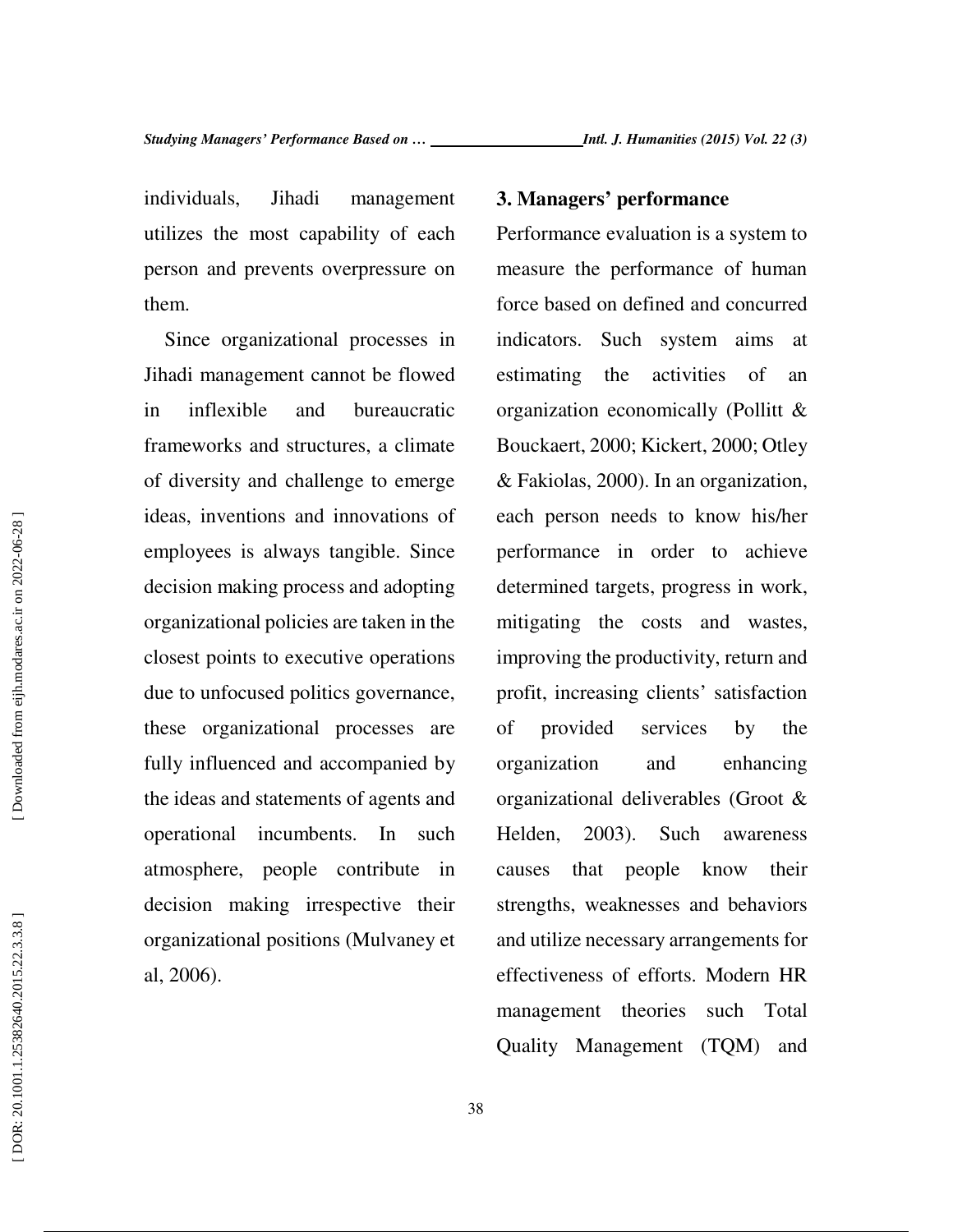European Foundation Quality Management Model (EFQM) and Benchmarking emphasize that organizations should be aware their employees efficacy by which they can improve their manpower situation and increase their products (Yusof & Aspinwall, 2000; Prajogo & Sohal, 2006; Rahman & Bullock, 2005). In these theories and models, performance evaluation is defined as "determining the degree of adequacy and competency of employees to perform assigned tasks and accepting responsibilities in organization objectively and systematically. In other words, performance evaluation means relative measurement of human performance on doing a certain job in a certain time compared to work standard and determining an individual's potential talents and capacities to plan toward make them de facto (Groot & Helden, 2003). According to new findings on Management by Objective,

performance management is a component of important HR management systems. Mirsepasi defines performance management as a new phenomenon in HR strategic management and performance evaluation as one of its aspects (Mirsepasi, 2005). Today, many authors and connoisseurs introduce performance management instead of performance evaluation by which, control is only a tool not an aim while its main goal is to optimize human resources.

Nelarine define performance management as a process to achieve commercial aims of organization through more contribution by employees in activities and performance evaluation as an effective tool to supervise and develop employees in work groups in the scope of "performance management" (Nelarine, 2000).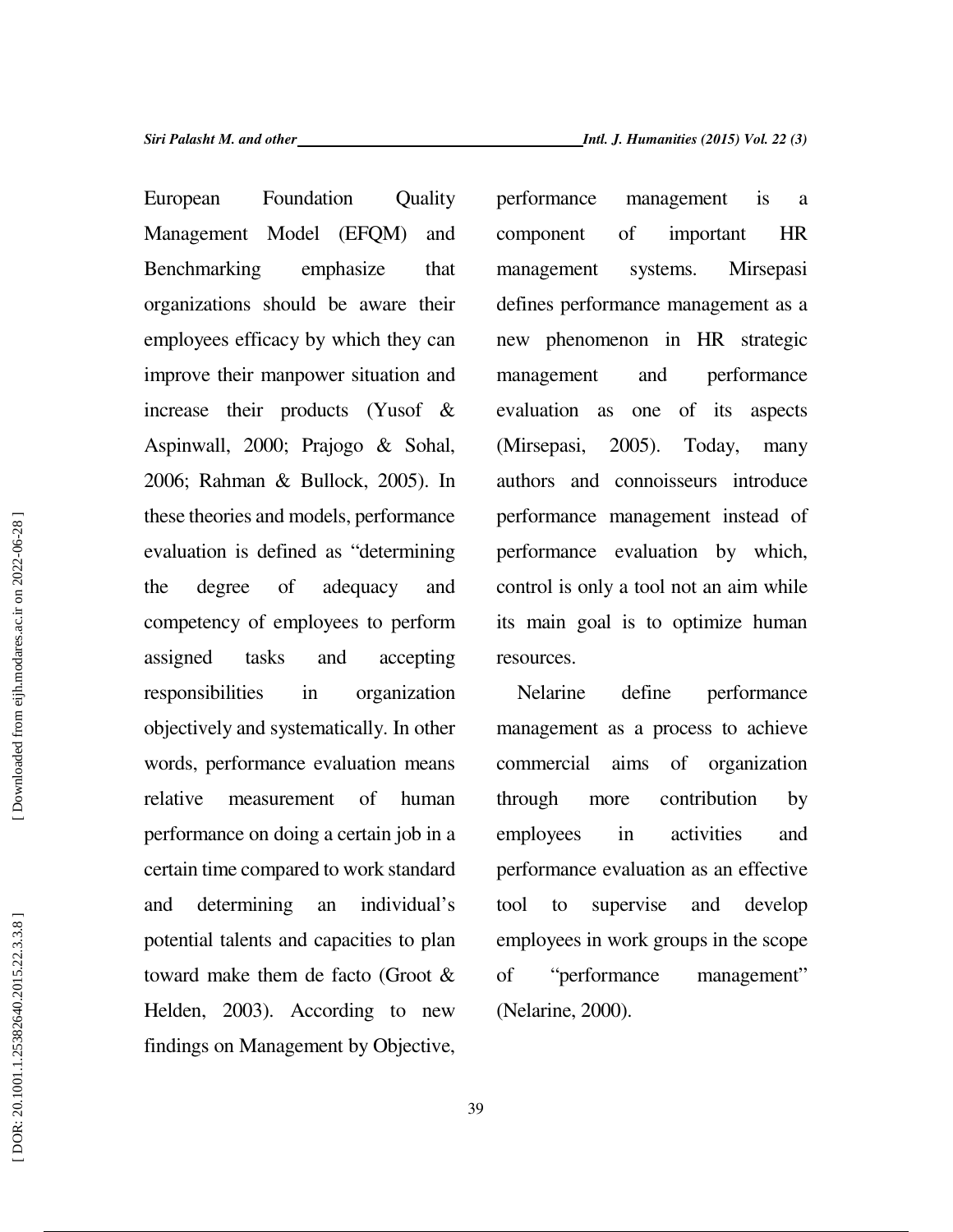[\[ DOR: 20.1001.1.25382640.2015.22.3.3.8](https://dorl.net/dor/20.1001.1.25382640.2015.22.3.3.8) ] [\[ Downloaded from eijh.modares.ac.ir on 2](https://eijh.modares.ac.ir/article-27-3223-en.html)022-06-28 ] Downloaded from eijh.modares.ac.ir on 2022-06-28

In the meantime, Neraline defines performance management as clarifying the minimum standard for work performance compared to necessary behavioral standard and the scope of performance management including organizational overall strategy and, consequently, HR management which constitute performance management strategy along with other factors such as external evaluation, optimizing and developing management information system (MIS), collective and individual assessment system, incentive systems, behavioral management systems, etc (Nelarine, 2000).

The aims of performance management are varied and its main goal in performance management process is to communicate and motivate people, to determine return, efficiency and effectiveness of work, to optimize human resources, to plan human force, personnel initiatives, to identify personal talents and their personality growth and to punish/encourage, etc (Bogt, 2001; Kaplan & Norton, 1992). Performance evaluation can be executed in two individual and collective manners. In this way, one can measure individual or collective performance in two periods (with more or less similar conditions) or compare a person or group with another person or group.

Evaluation process is an objective and dynamic system and process needed feedbacks to modify the system constantly. Performance evaluation can help managers to resolve mentioned problems. However, such aid is effective and fruitful when evaluation system is designed by evaluation factors. One cannot improve communications through using a closed evaluation plan. Openness of the system would lead into its dynamic in interaction with environment and identifying and diagnosing the problems can not only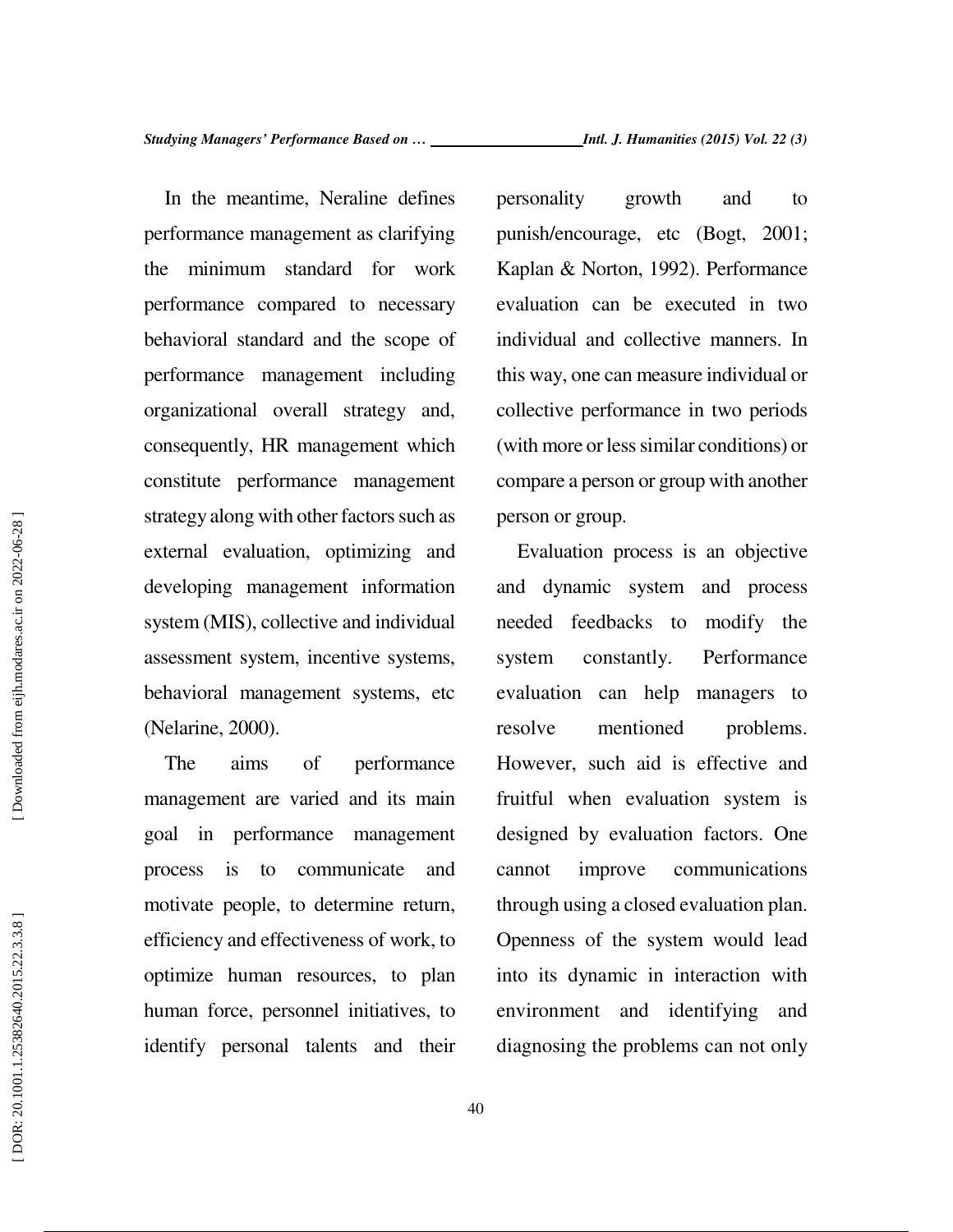help to devise a proper evaluation plan to remove the problems but also it assures that managers who use this plan practically feel more

commitment. Based on background, literature and hypotheses of research, provided model can be rendered in figure 1.



**Figure 1:** Conceptual Model

Note: GSR- Good and Strong Relations; MRA- Managers' Responsibility and Accountability; OC- Obligation to Commitments; AA- Authenticity in Affairs; D-Designation; M- Meritocracy; MP- Managers' Performance

#### **4. Research Methodology**

### **4.1. Methodology**

In present paper, we look for investigating and identifying the attributes of Jihadi management and its impact on managers' performance. In terms of purpose and the nature of studied problem, this is a survey while it is a descriptive one in terms of

methodology. A questionnaire is used to collect data. The questions are based on Likert five – point scales (fully disagree, disagree, relatively agree, agree and fully agree) and the questionnaires were distributed among respondents personally.

### **4.2. Measures**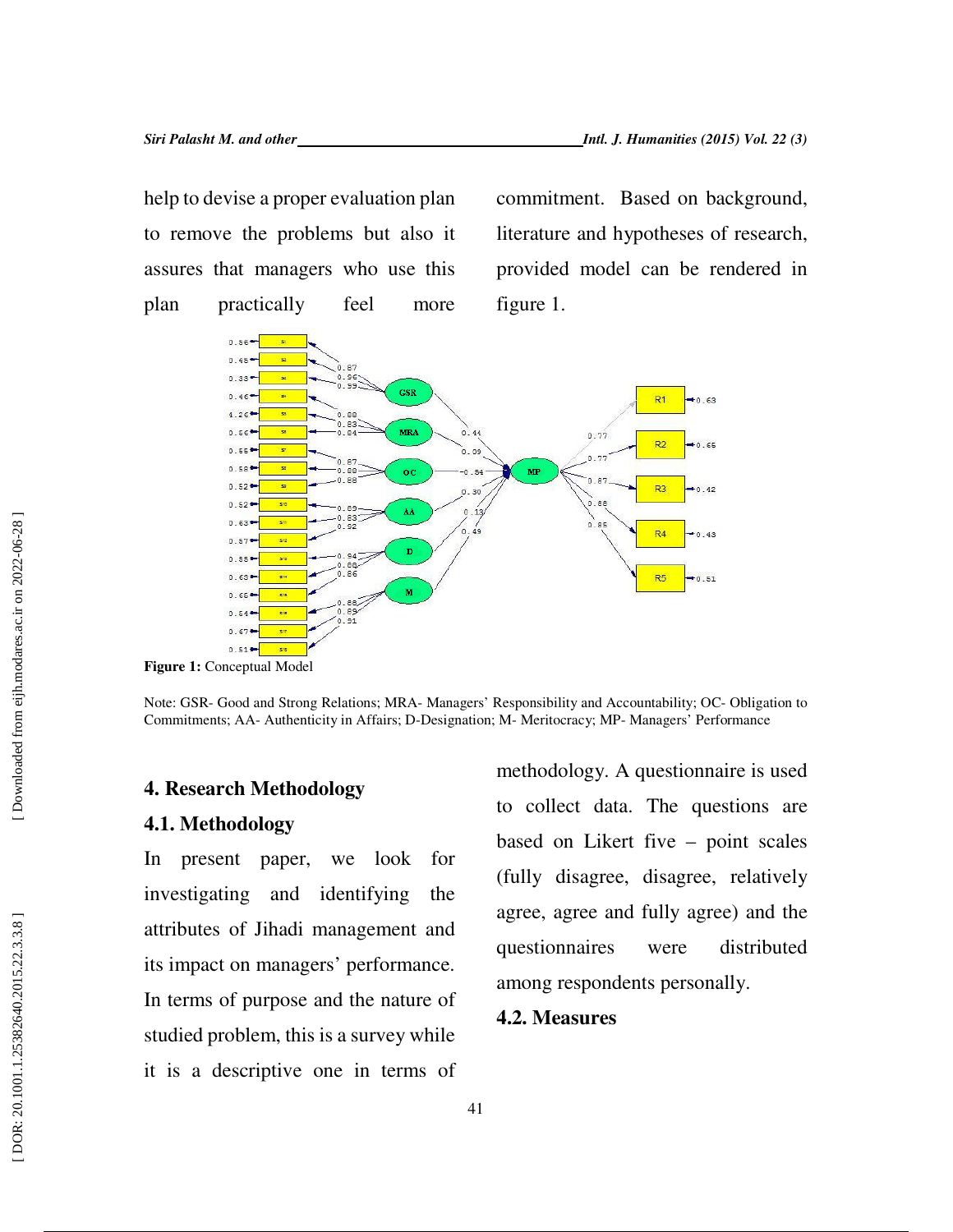Current study consists of seven variables "managers' strong and good associations with employees", "managers' accountability and responsibility", "obligation to commitments", "authenticity in affairs", "designations" and "meritocracy" measured by a set of measures.

Three items were used to measure "managers' strong and good associations with employees" (Wu et al, 2010'; Lou et al; 2014; Tsui, 2001), three items for "managers' accountability and responsibility" (Molovani et al, 2006 & Philip et al, 2013), three items for "obligation to commitments" (Arshadi, 2011; Lou et al, 2014), three items for "authenticity in affairs" (Wu et al, 2010 (Ovenfura et al, 2014), three items for "designation (Smith et al, 2006; Richard et al, 2007) and three items for "meritocracy". Five items developed by Tsui (2001), Richard et al (2007) and Wu et al (2010) are used to measure "managers' performance". On this basis, research questionnaire consists of 23 items as shown in table 2. Several demographical questions

are mentioned in the end of questionnaire as explained in findings section.

## **4.3. Research Statistical Population and Sample**

Present paper is conducted to identify the attributes of Jihadi management and its impact on managers' performance. Thus, research population consists of all middle and operational management in organizations and companies in Tehran. Since research population is unlimited, sample size was computed as 384 by Cochran's formula as follows:

$$
\frac{z_{\alpha/2}^2 p.q}{d^2} = \frac{1.96^2 \times 0.5 \times 0.5}{0.05^2} = 384
$$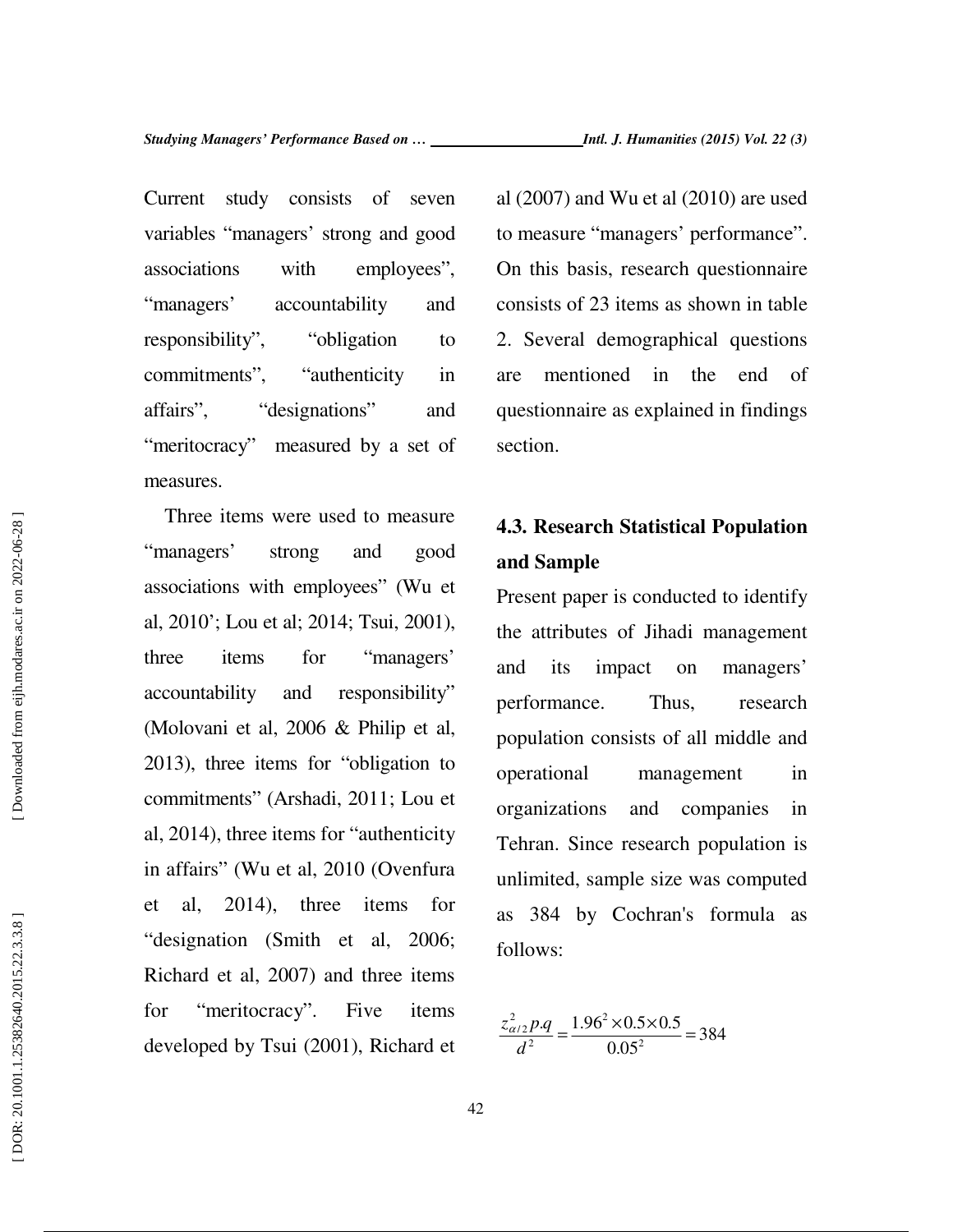To access respondents relevant to sample size and to make sampling method more random, the authors went to different organizations in Tehran for several times and people were selected and asked randomly. To keep a secure margin, 400 questionnaires were distributed of which 384 questionnaire were confirmed.

## **4.4. Questionnaire Reliability and Validity**

To analyze the internal structure of the questionnaire and to determine the validity, the results form CFA and AVE are used. To this end, standard factor loading and AVE index for all items and variables were computed as shown in table 1. Validity is established when standard factor loading for each variable is measured and AVE index for each main variable is greater than 0.5 (Fornell and Larcker, 1981). As seen in table 1, standard factor loading and AVE index are greater than 0.5 for all items and variables. Therefore, one can conclude that the questionnaire enjoys acceptable validity. To measure reliability, Cronbach's α value is used. To establish reliability, Cronbach's α value should be greater than 0.7 in order to be accepted (Tenenhaus et al, 2005). Cronbach's α values for all constructs are shown in table 1 and all of them are greater than 0.7.

| <b>Items</b>                                                       | <b>Standard</b><br>Factor<br>Loads | Cronbach's<br>Alpha | <b>AVE</b> |
|--------------------------------------------------------------------|------------------------------------|---------------------|------------|
| <b>Managers' Strong and Good Associations with Employees</b>       |                                    | 0.77                | 0.57       |
| I believe that proper relation with employees is a tool to achieve | 0.86                               |                     |            |
| organizational aims.                                               |                                    |                     |            |

**Table 2:** Standard Factor Loads, Cronbach's Alpha and AVE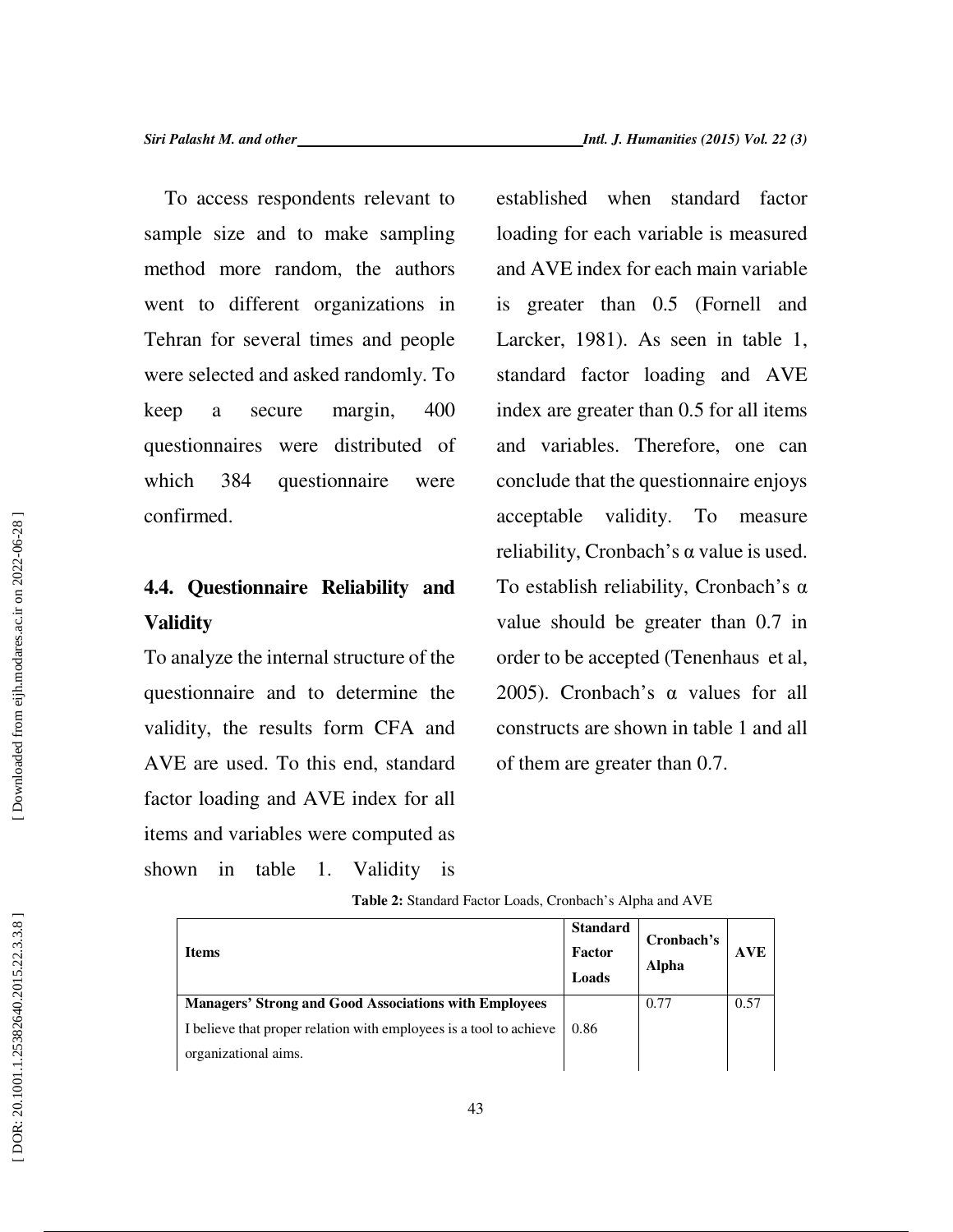| I pursue proper bilateral relations in and out of organization.       | 0.96 |      |      |
|-----------------------------------------------------------------------|------|------|------|
| Always, I'm looking for warmers relations with employees.             | 0.99 |      |      |
| <b>Managers' Accountability and Responsibility</b>                    |      | 0.75 | 0.53 |
| I prefer job problems on personal ones.                               | 0.88 |      |      |
| I'm ready to resist fully for company's needs.                        | 0.83 |      |      |
| I associate myself in victories and failures of the company.          | 0.84 |      |      |
| <b>Obligation to commitments</b>                                      |      | 0.72 | 0.51 |
| Doing assigned tasks is my priority                                   | 0.87 |      |      |
| I do my best to do the affairs.                                       | 0.88 |      |      |
| Performing organizational commitments is the top priority in          | 0.88 |      |      |
| my tasks.                                                             |      |      |      |
| <b>Authenticity in Affairs</b>                                        |      | 0.83 | 0.54 |
| Always, I attempt to provide right and precise information.           | 0.89 |      |      |
| I feel committed to inform people.                                    | 0.83 |      |      |
| Seriously, I avoid expressing contradictory data.                     | 0.92 |      |      |
| <b>Designation</b>                                                    |      | 0.79 | 0.58 |
| I do only the job I cannot perform.                                   | 0.94 |      |      |
| I carry the burden of doing all tasks.                                | 0.88 |      |      |
| It is easy for me to designate my authorities to others.              | 0.86 |      |      |
| Meritocracy                                                           |      | 0.76 | 0.52 |
| I consider individuals' knowledge, skills and capabilities in         | 0.88 |      |      |
| employing them.                                                       |      |      |      |
| I consider necessary skills and attributes for incumbency in          | 0.89 |      |      |
| employment process.                                                   |      |      |      |
| I do not consider it fair to employ and promote people based on       | 0.91 |      |      |
| familial acquaintances.                                               |      |      |      |
| <b>Managers' Performance</b>                                          |      | 0.81 | 0.62 |
| Always, I consider conducting and influencing over employees.         | 0.77 |      |      |
| Planning and organizing are inseparable components of my              | 0.77 |      |      |
| management.                                                           |      |      |      |
| realizing organizational aims<br>look<br>for<br>with high<br>$\bf{l}$ | 0.87 |      |      |
| qualitative/quantitative standards.                                   |      |      |      |
| Satisfying employees is, inter alia, my key value.                    | 0.88 |      |      |
| High commitment is a distinguished trait of my management.            | 0.86 |      |      |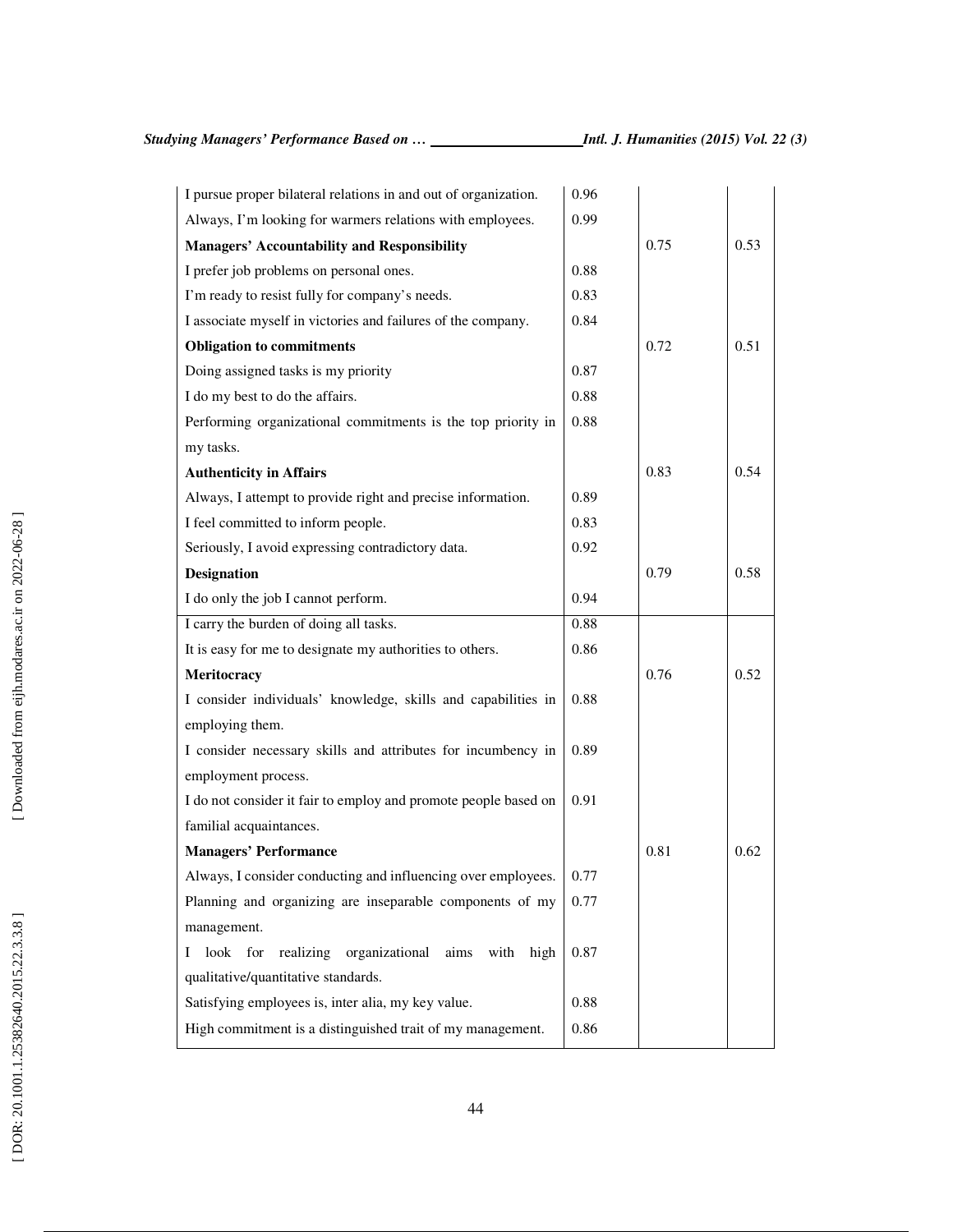#### **5. Findings**

#### **5.1. Research Descriptive Findings**

For better identification of the nature of the used population in this study and more familiarity with research variables, it is necessary to describe statistical data before analyzing them. As mentioned, in present study, 384 respondents were studied of whom 148 were female and the remained were male. Additionally, 113 individuals were less than 25 years – old, 177 were between 25 – 40 years – old and 94 were over 40. In terms of education, 95 individuals were had B. A. and 146 had M.A. and 143 had PhD. The results of demographic data are depicted in table 3.

|  |  | Table 3: Research Demographic Variables |  |  |
|--|--|-----------------------------------------|--|--|
|--|--|-----------------------------------------|--|--|

| <b>Variable</b>  | Age         | <b>Quantity</b> |
|------------------|-------------|-----------------|
|                  | Male        | 236             |
| <b>Sex</b>       | Female      | 148             |
|                  | $-25$       | 113             |
| Age              | $25 - 40$   | 177             |
|                  | $+40$       | 94              |
|                  | <b>B.A.</b> | 95              |
| <b>Education</b> | M. A.       | 146             |

#### **5.2. Model Fitness Test**

To determine provided model fitness by CFA, various goodness of fit indicators are used as shown in table 4. Overall, each acquired indicator for model is not itself the reason of fit or unfit of the model; rather, such indicators should be described along with each other. Both  $\chi^2$  and secondary fitness tests show that the model is adequately proper and they move toward the factors of the model and we focus on such factors. Table 4 indicates the most important indices and depicts that the model enjoy proper fitness. All indices indicate that the model is fit to observed data. Model fit indices show the appropriateness of measuring model since Chi 2 ratio on freedom degree is less than 3, RMSEA is less than 0.9 and other indices are also plausible (Lei & Wu, 2008). In other words, the overall model is significant and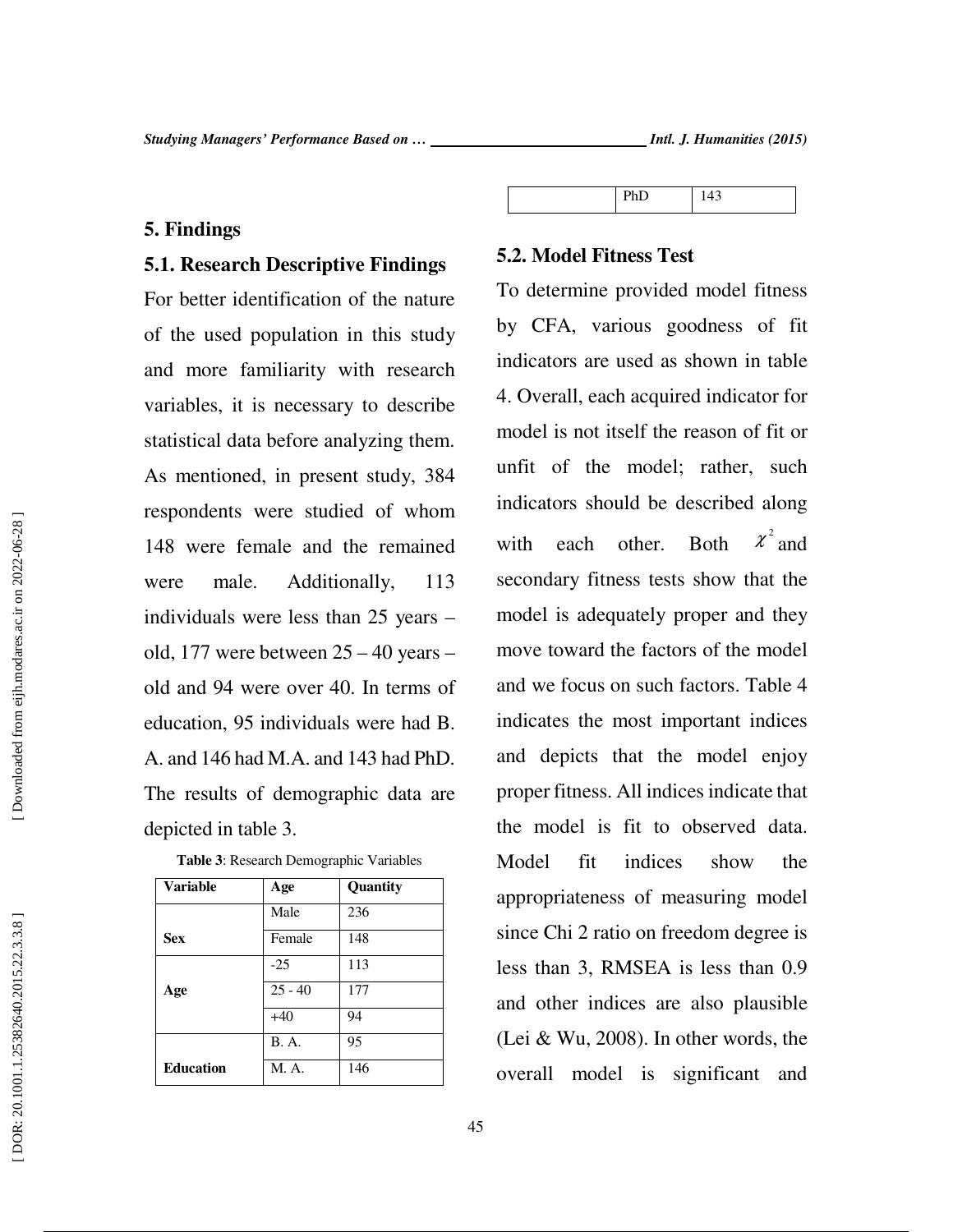#### admirable.

| <b>Index</b>             | Ratio | <b>Allowed</b><br>level |
|--------------------------|-------|-------------------------|
| $\frac{1}{2}$ /df $\chi$ | 2.49  | $\leq$ 3                |
| <b>GFI</b>               | 0.91  | > 0.9                   |
| <b>RMSEA</b>             | 0.076 | < 0.1                   |
| <b>CFI</b>               | 0.92  | > 0.9                   |
| <b>AGFI</b>              | 0.87  | > 0.8                   |
| <b>NFI</b>               | 0.92  | > 0.9                   |
| <b>NNFI</b>              | 0.93  | > 0.9                   |

**Table 4:** Model Goodness for Fit

### **5.3. Testing Model Hypotheses**

To study the relationship between variables of each test, Pearson correlation coefficient is used. The results of Pearson correlation coefficient is shown in table 5. As seen in table, the relationship between all hypotheses is significant in 99% of confidence level. Since the relations between research hypothesis variables are significant, we test research hypotheses.

| Variables                                                                                              |                                           |                       |                            |
|--------------------------------------------------------------------------------------------------------|-------------------------------------------|-----------------------|----------------------------|
| <b>Indicators</b><br><b>Relations</b>                                                                  | Corre<br>lation<br>coeffi<br>cient<br>(R) | (Sig                  | <b>Test</b><br>resul<br>t. |
| 1.<br>managers' strong<br>and<br>good associations with 0.328<br>their<br>employees and<br>performance | $\ast\ast$                                | 0.0<br>01             | Supp<br>orted              |
| Managers'<br>2.<br>accountability<br>responsibility and their<br>performance                           | and $0.232$<br>$**$                       | 0.0<br>03             | Supp<br>orted              |
| 3.<br>Managers' Obligation to<br>commitments and their<br>performance                                  | 0.156<br>$**$                             | 0.0<br>$00\,$         | Supp<br>orted              |
| 4.<br>Managers' authenticity<br>in affairs<br>and<br>their<br>performance                              | 0.421<br>**                               | 0.0<br>0 <sup>0</sup> | Supp<br>orted              |
| 5.<br>Managers' designation 0.243<br>and performance                                                   | $**$                                      | 0.0<br>09             | Supp<br>orted              |
| 6.<br>Managers' Meritocracy 0.314<br>and performance                                                   | $**$                                      | 0.0<br>05             | Supp<br>orted              |
| $**$<br>Significance level in 99%; * Significance<br>$\cdots$                                          |                                           |                       |                            |

**Table 5:** The Relationship of Hypothesis

level in 95%

Test results are shown in table 6 based on SEM. As seen in the table and concerning t statistic, all research hypotheses were supported. Hypotheses 1, 3, 4 and 4 are supported in significance level of 99% while hypotheses 2 and 6 are supported in significance level of 95%. On this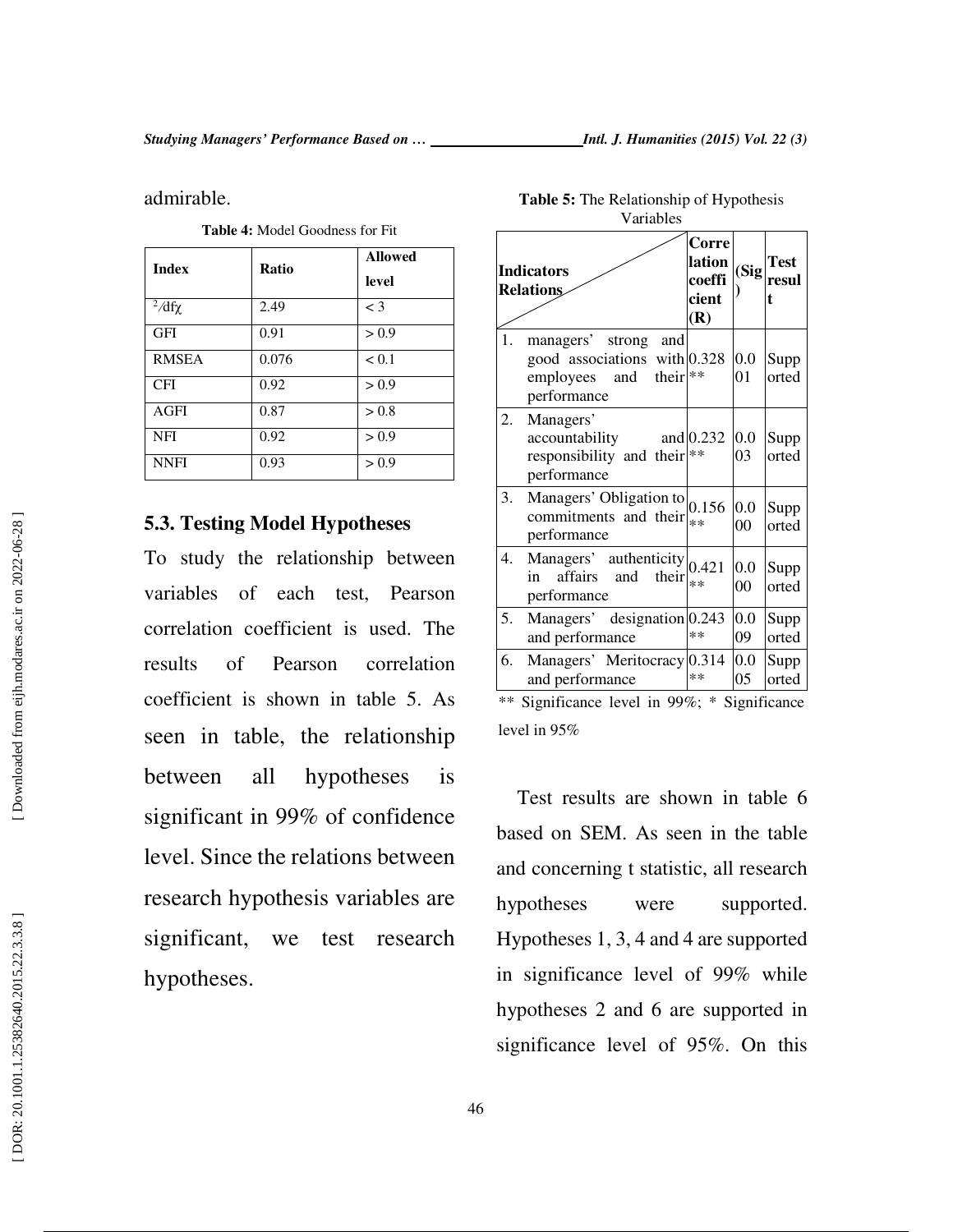basis, one can conclude that such variables as "managers' strong and good associations with employees", "obligation to commitments", "authenticity in affairs" and "designations" impacts significantly on "managers' performance" in significance level of 95%. Concerning the path ratios, one can conclude that the impacts of "managers' accountability and responsibility", "obligation to commitments", "authenticity in affairs" and "designations" and "meritocracy" are linear, positive and straightforward; it means that 1% increase in independent variables would increase ependent variables as 1% and vice versa. As an example, 1% improvement in "managers' strong and good associations with employees" would improve managers' performance to 44% (with 99% of probability). One can describe path ratio for other hypotheses similarly. Path ratio for the

impact of all independent variables on managers' performance is 0.71. It shows that these variables can predict 71% of changes in managers' performance dependent changes while remained 29% is prediction error and can include other influential variables on managers' performance.

| <b>Indicators</b>            | t       | Pat        | $(r^2)$ | <b>Test</b> |
|------------------------------|---------|------------|---------|-------------|
| <b>Hypothesis</b>            | statist | h          |         | resul       |
|                              | ic      | rati       |         | t.          |
|                              |         | $o(\beta)$ |         |             |
| 1. The impact of             | $3.32*$ | 0.44       |         | Supp        |
| managers'<br>strong          | ×.      |            |         | orted       |
| and<br>good                  |         |            |         |             |
| associations<br>with         |         |            |         |             |
| employees<br><sub>on</sub>   |         |            |         |             |
| their performance            |         |            |         |             |
| 2. The impact of             | $2.28*$ | 0.09       | 0.71    | Supp        |
| Managers'                    |         |            |         | orted       |
| accountability               |         |            |         |             |
| and responsibility           |         |            |         |             |
| their<br>on                  |         |            |         |             |
| performance                  |         |            |         |             |
| 3. The impact of             | 3.89*   | 0.54       |         | Supp        |
| Managers'                    | ×.      |            |         | orted       |
| Obligation<br>to             |         |            |         |             |
| commitments<br><sub>on</sub> |         |            |         |             |
| their performance            |         |            |         |             |
| 4. The impact of             | 2.98*   | 0.30       |         | Supp        |
| Managers'                    | ×.      |            |         | orted       |
| authenticity<br>in           |         |            |         |             |
| affairs<br>their<br>$\alpha$ |         |            |         |             |
| performance                  |         |            |         |             |
| 5. The impact of             | 5.67*   | 0.13       |         | Supp        |
| Managers'                    | $\ast$  |            |         | orted       |
| designation<br>on            |         |            |         |             |
| their performance            |         |            |         |             |
| 6. The impact of             | $2.22*$ | 0.49       |         | Supp        |
| Managers'                    |         |            |         | orted       |
| Meritocracy<br>on            |         |            |         |             |
| their performance            |         |            |         |             |

**Table 6:** Testing Research Hypotheses

\*\* Significance level in 99%; \* Significance level in 95%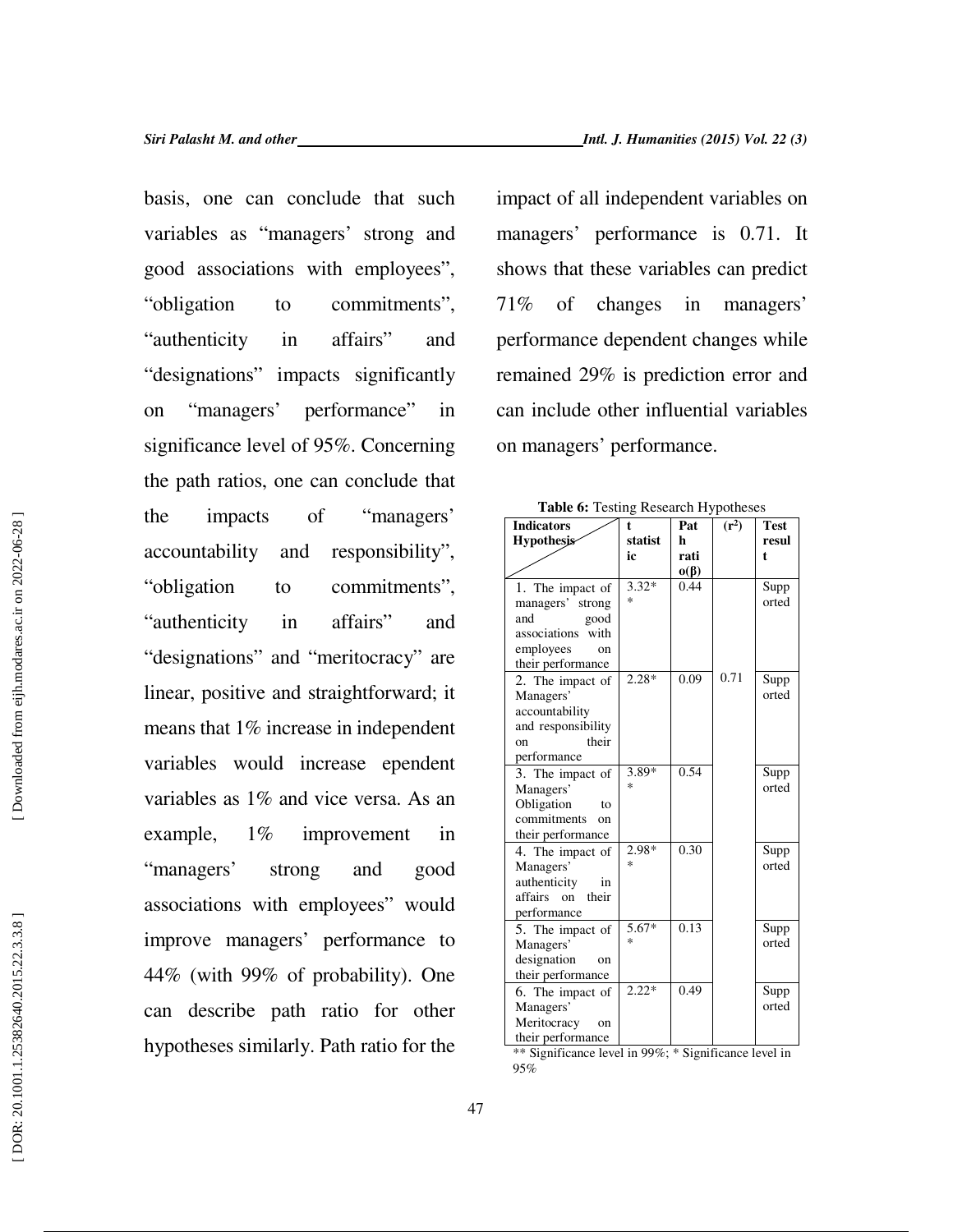#### **6. Conclusion and Recommendations**

In present study, Jihadi Management attributes were initially identified and then their impacts on managers' performance were measured. After reviewing relevant literature, these factors were identified as Jihadi management attributes: "managers' strong and good associations with employees", "Managers' accountability and responsibility", "obligation to commitments", "authenticity in affairs", "designations" and "meritocracy". Then, their impacts on managers' performance were measured.

The findings from collected data analysis indicated that "managers' strong and good associations with employees", "Managers' accountability and responsibility", "obligation to commitments", "authenticity in affairs", "designations" and "meritocracy" impact on managers' performance significantly and positively. On this basis, one can conclude that improvement in managers' relations, their responsibility, obligation to commitment, authenticity in affairs, promoting designation and meritocracy would increase their performance. Their performance improvement would finally lead into country's success in critical conditions. Present research is conducted on middle and operational managers in Tehran. For its more extension of the research and model, it is necessary to be tested in other levels of management and other regions. Identified attributes in this research could clarify a part of managers' performance and there may be other influential traits which can increase the capability of elucidating and predicting managers' performance to which future authors should address.

#### **7. Managerial Applications**

According to the present study, and knowing about the impact of the jihad features on managers' performance, the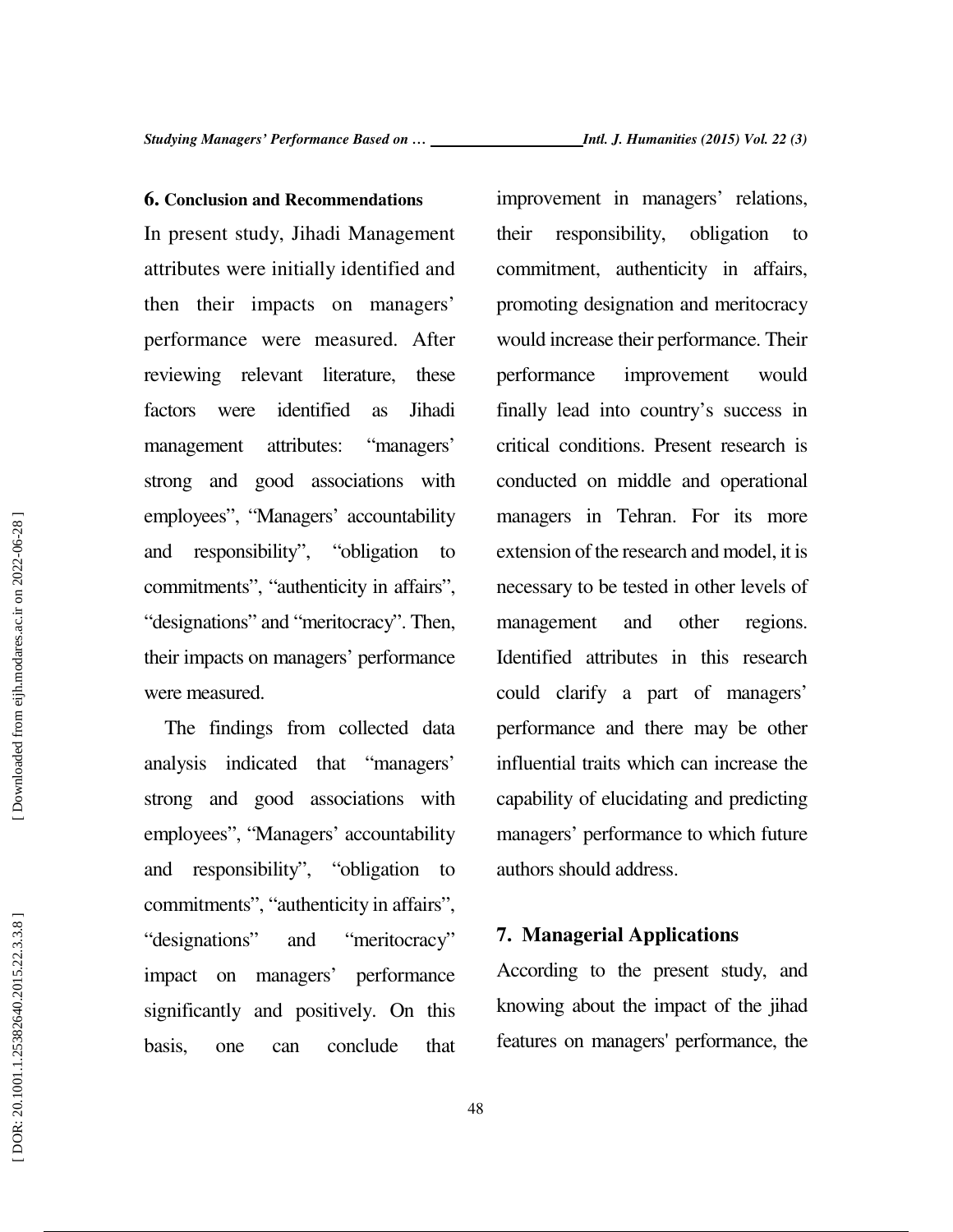priorities should be based on these features. If the management wants to improve the performance of the organization, it is suggested to focus on the jihad features and to implement the actions such as "creating good and strong relationship between the managers and employees", "responsibility and responsiveness", "commitment", "honesty at work","authority "and" meritocracy". Appropriate suggestions for improving the performance, structure, and enforcement measures and necessary guidelines are presented as follows. In order to better and easier understand of the solution they can be presented in the form below.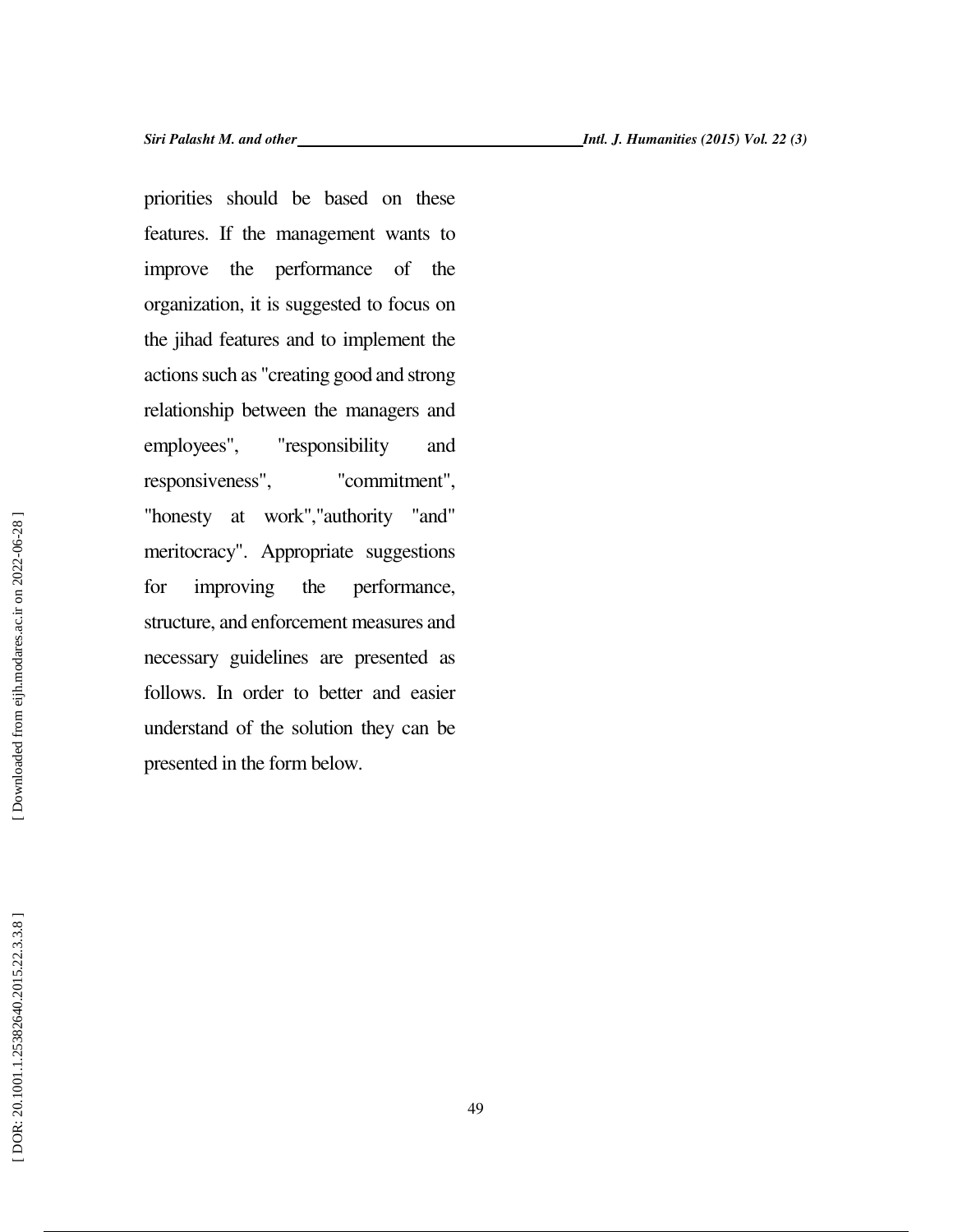

**Figure 1:** Structure, Measures and Results of the Research First Solution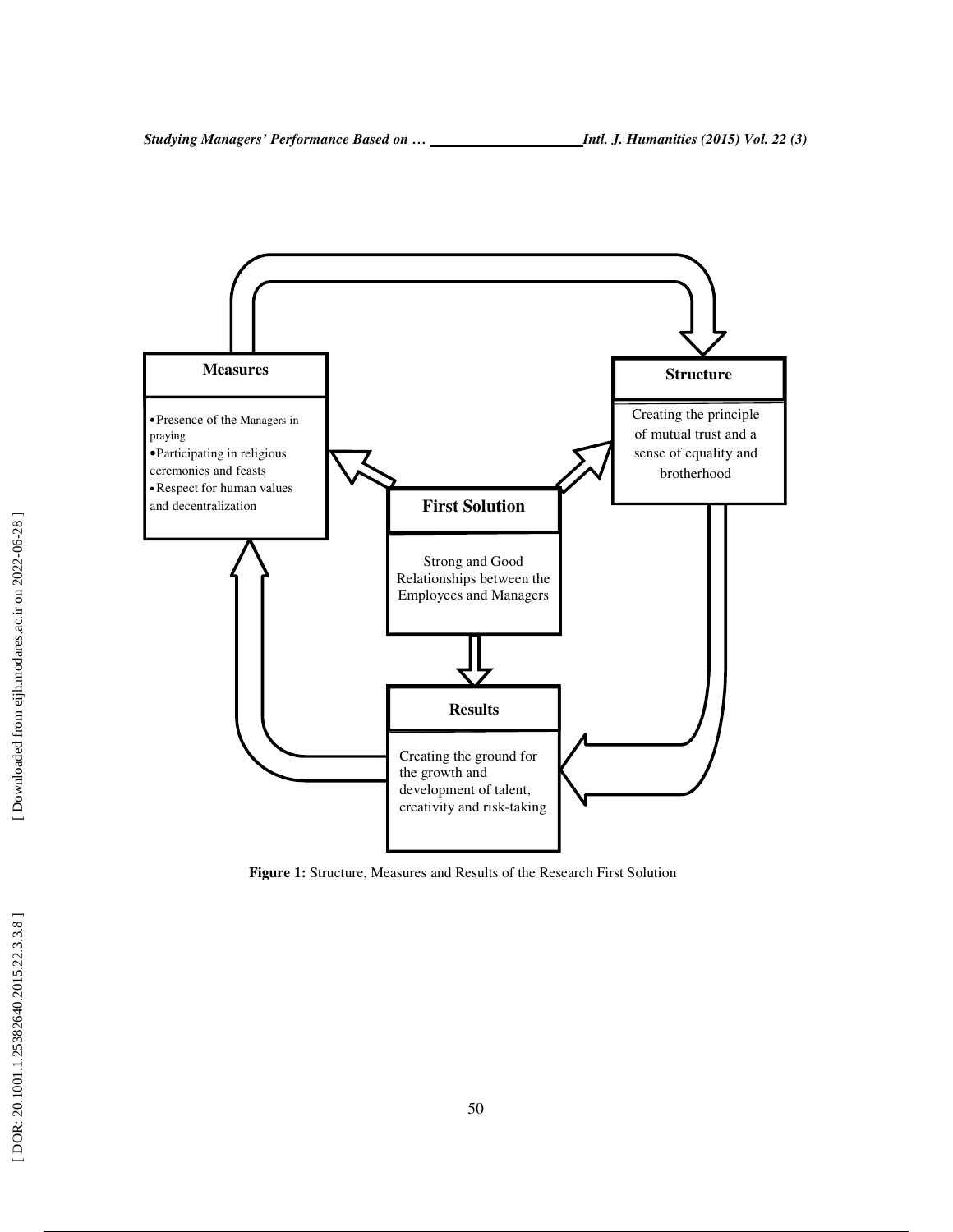

**Figure 2:** Structure, Measures and Results of the Research Second Solution



**Figure 3:** Structure, Measures and Results of the Research Third Solution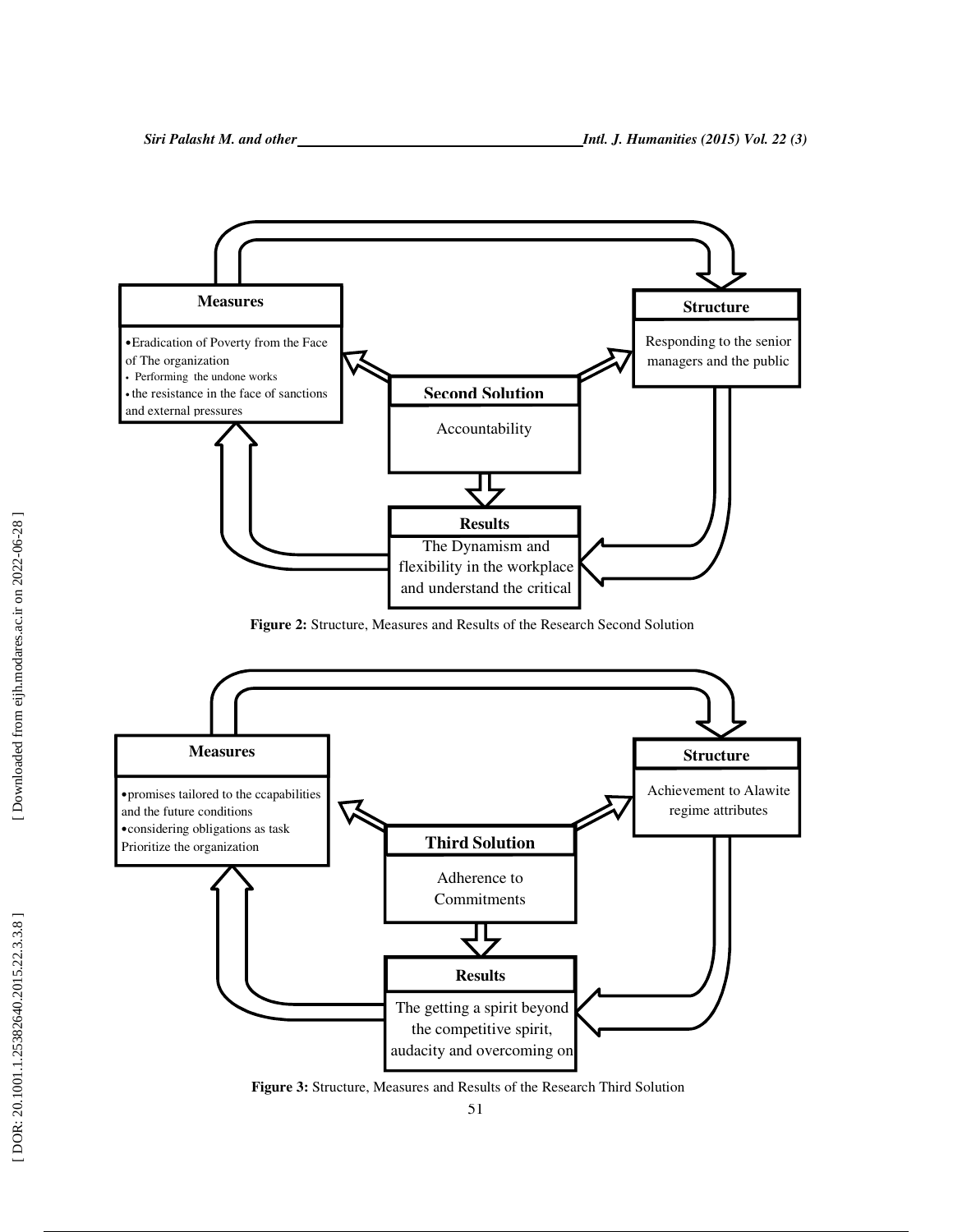

**Figure 4:** Structure, Measures and Results of the Research Fourth Solution



**Figure 5:** Structure, Measures and Results of the Research Fifth Solution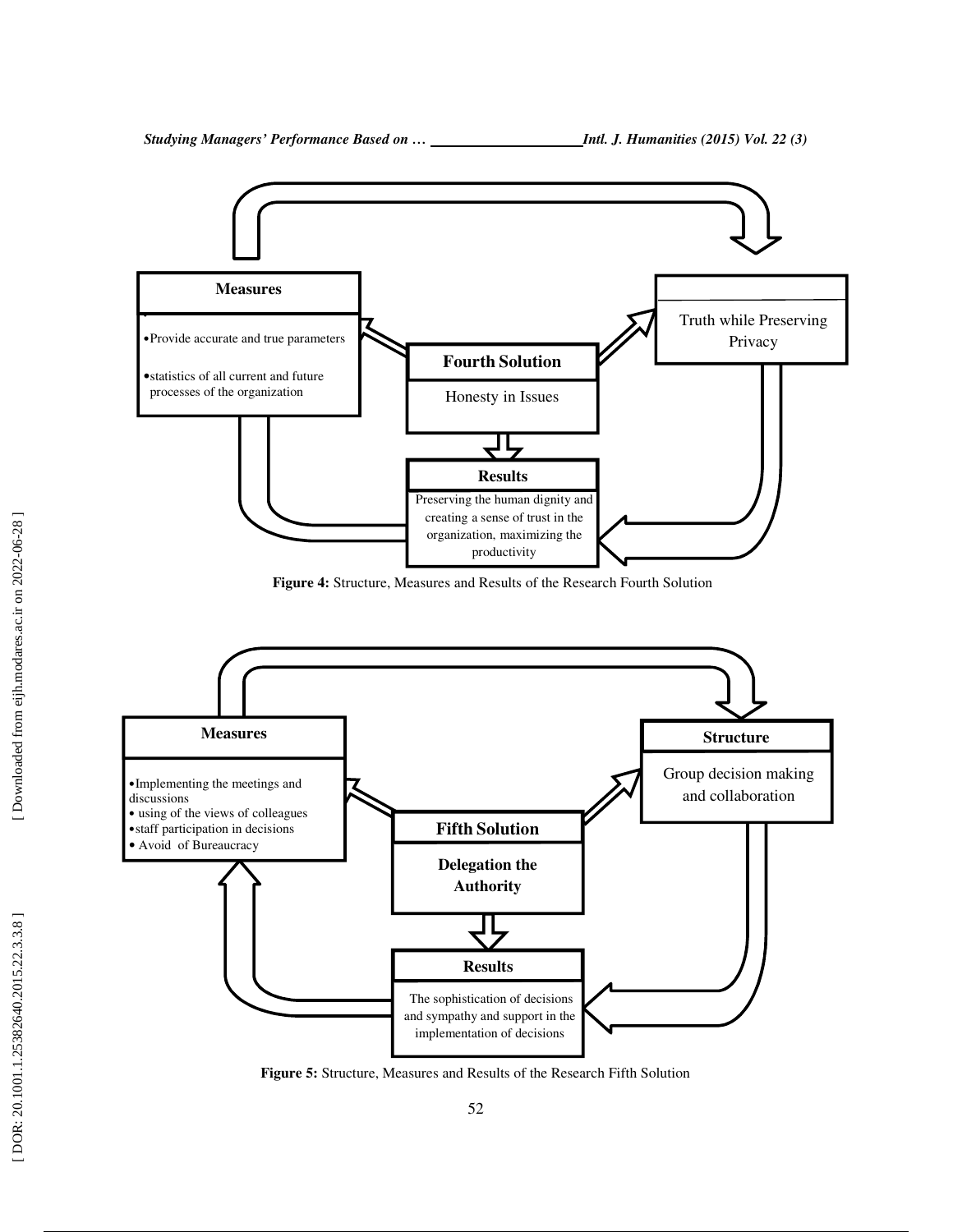

**Figure 6:** Structure, Measures and Results of the Fifth Research Solution

### **References**

- [1] Holy Quran
- [2] Ali Sadrosadat (2010). *The conceptual model for the recognition of Jihad as a practical model for ethical*, Second National Conference on Culture and jihadi Management (in Farsi).
- [3] Alireza Zavareh (2010). *Reconstruction of jihadi and culture management in accordance with environmental changes*, Second National Conference on Culture and jihadi Management (in Farsi).
- [4] Anne Smith, Susan M. Houghton, Jacqueline N. Hood, Joel A. Ryman (2006). *Power relationships among top managers: Does top management team power distribution matter for organizational performance?* Journal of Business Research, Volume 59, Issue 5, May, Pages 622-629.
- [5] Babatunde Ogunfowora, Joshua S. Bourdage. (2014). *Does Honesty– Humility influence evaluations of leadership emergence? The mediating role of moral disengagement*, Personality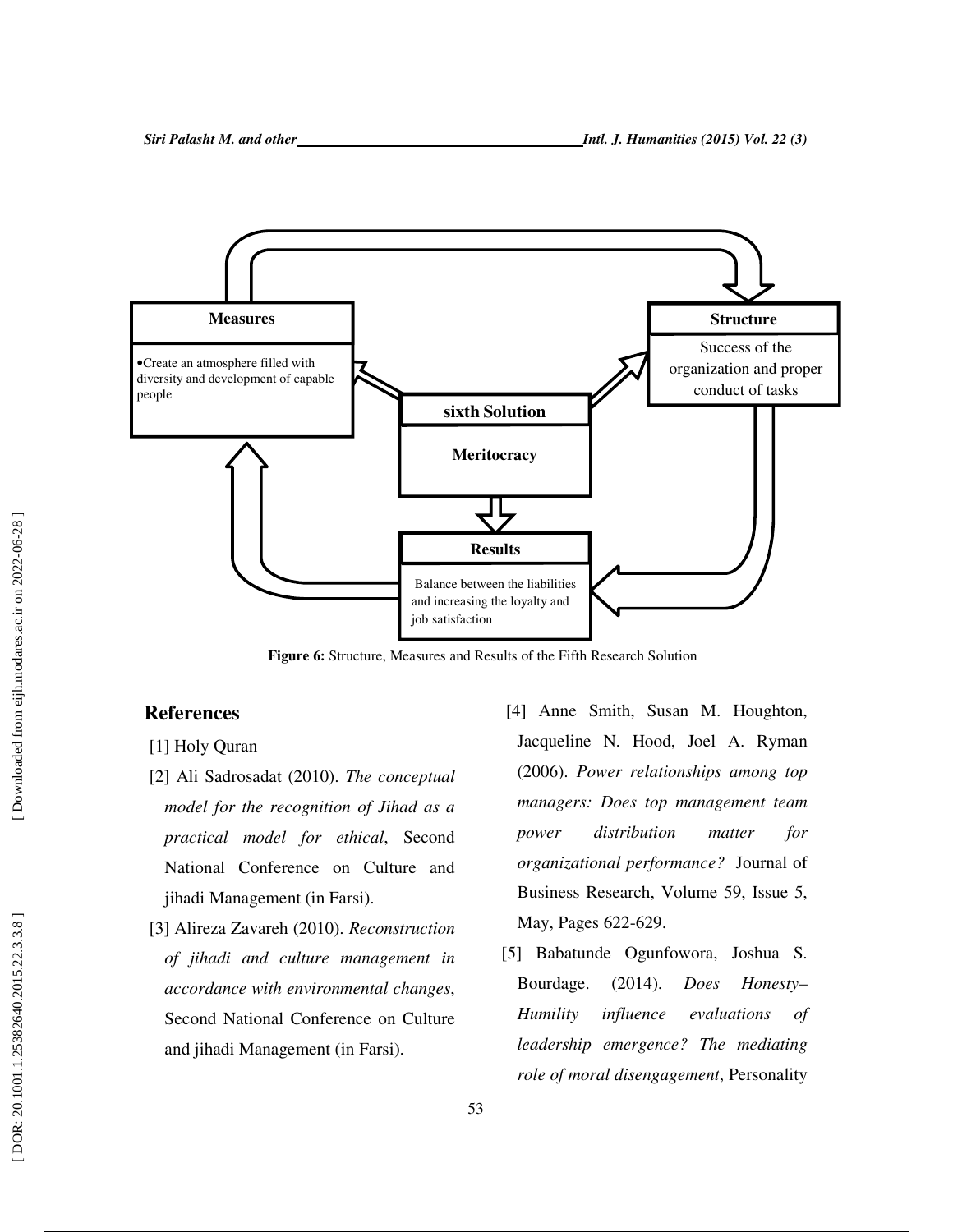and Individual Differences, Volume 56, January 2014, Pages 95-99.

- [6] Fornell, C., & Larcker, D. F. (1981). *Evaluating Structural Equation Models with Unobservable Variables and Measurement Error*, Journal of Marketing Research, 18(Feb.), PP. 39– 50.
- [7] Groot, T.L.C.M., van Helden, G.J.( 2003). *Financial management van nonprofit organizations*, Stenfert Kroese/Wolters-
- [8] Jomhour Haghighi (2010). *Investigate the formation and Jihadi management in enhancing social development and people's participation*, Second National Conference on Culture and jihadi Management.
- [9] Judy S.L Tsui (2001). *The impact of culture on the relationship between budgetary participation, management accounting systems, and managerial performance: An analysis of Chinese and Western managers*, International Journal of Accounting, Volume 36, Issue 2, May 2001, Pages 125-146.
- [10] Kaplan, R.S., Norton, D.P. (1992), *The Balanced Scorecard—measures that drive performance*, Harvard Bus. Rev. 70 (January/February), 71–79.
- [11] Kickert, W.J.M. (2000). *Public Management Reforms in Netherlands*, Eburon, Delft.
- [12] Lei P.W., Wu Q. (2008). *Introduction to Structural Equation Modeling: Issues and Practical Considerations*, Educational Measurement: Issues and Practice, Vol.26, No.3.
- [13] Mirsepasi, N. (1994). *strategic management, human resources, labor relations and attitudes to globalization*, Tehran, Mir Publishers.
- [14] Nasrin Arshadi. (2011). *The relationships of perceived organizational support (POS) with organizational commitment, in-role performance, and turnover intention: Mediating role of felt obligation*, Procedia - Social and Behavioral Sciences, Volume 30, Pages 1103-1108.
- [15] Nelarine, Cornelius (2000). *Human Resource Management: A Managerial Perspective*, Cengage Learning EMEA; 2th edition.
- [16] Otley, D., Fakiolas, A. (2000). *Reliance on accounting performance measures: dead end or new beginning?* Acc. Organ. Society 25 (4/5), 497–510.
- [17] Philip E. Tetlock, Ferdinand M. Vieider, Shefali V. Patil, Adam M. Grant.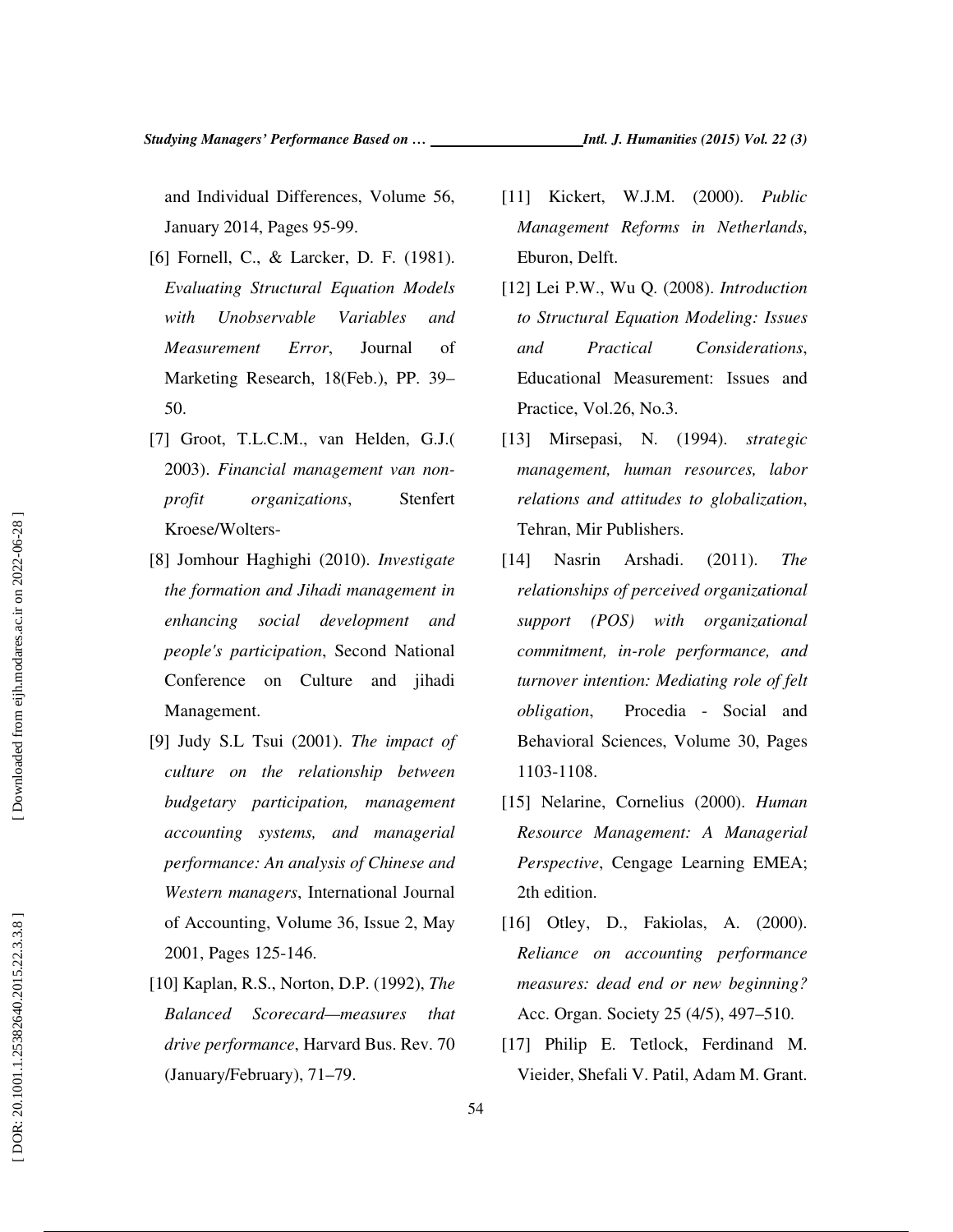- (2013). *Accountability and ideology: When left looks right and right looks left*, Organizational Behavior and Human Decision Processes, Volume 122, Issue 1, September, Pages 22-35.
- [18] Pollitt, C., Bouckaert, G. (2000). *Public Management Reforms—A Comparative Analysis*, Oxford University Press.
- [19] Prajogo, D. I., & Sohal, A. S. (2006). *The integration of TQM and technology/R&D management in determining quality and innovation performance*, Omega, 34, 296–312.
- [20] Rahman, S., & Bullock, P. (2005). *Soft TQM, hard TQM, and organizational performance relationships: An empirical investigation*, Omega, 33, 73–83.
- [21] Rebecca R. Harris Mulvaney, Melissa Zwahr, Laura Baranowski. (2006) . *The trend toward accountability: What does it mean for HR managers?*, Human Resource Management Review, Volume 16, Issue 3, September, Pages 431-442.
- [22] Richard W.C. Lui, Lucas C.K. Hui, S.M. Yiu. (2007). *Delegation with supervision*, Information Sciences, Volume 177, Issue 19, 1 October, Pages 4014-4030.
- [23] Tenenhaus M., Vinzi V. E., Chatelinc Y. M. & Lauro C. (2005). *PLS path modeling*, Computational Statistics & Data Analysis, Vol.48, No.1.
- [24] Ter Bogt, H.J. (2001a). *Politicians and output-oriented performance evaluation in municipalities*, Europ. Acc. Rev. 10 (3), 621–643.
- [25] Yusof, S. M., & Aspinwall, E. (2000). *Total quality management implementation frameworks: Comparison and review*, Total Quality Management, 11, 281–294.
- [26] Zhaohui Wu, Michelle D. Steward, Janet L. Hartley. (2010). *Wearing many hats: Supply managers' behavioral complexity and its impact on supplier relationships*, Journal of Business Research, Volume 63, Issue 8, August, Pages 817-823.
- [27] Zhenpeng Luo, Haiyan Song, Einar Marnburg, Torvald Øgaard.(2014). *The impact of relational identity on the relationship between LMX, interpersonal justice, and employees' group commitment*, International Journal of Hospitality Management, Volume 41, August, Pages 21-27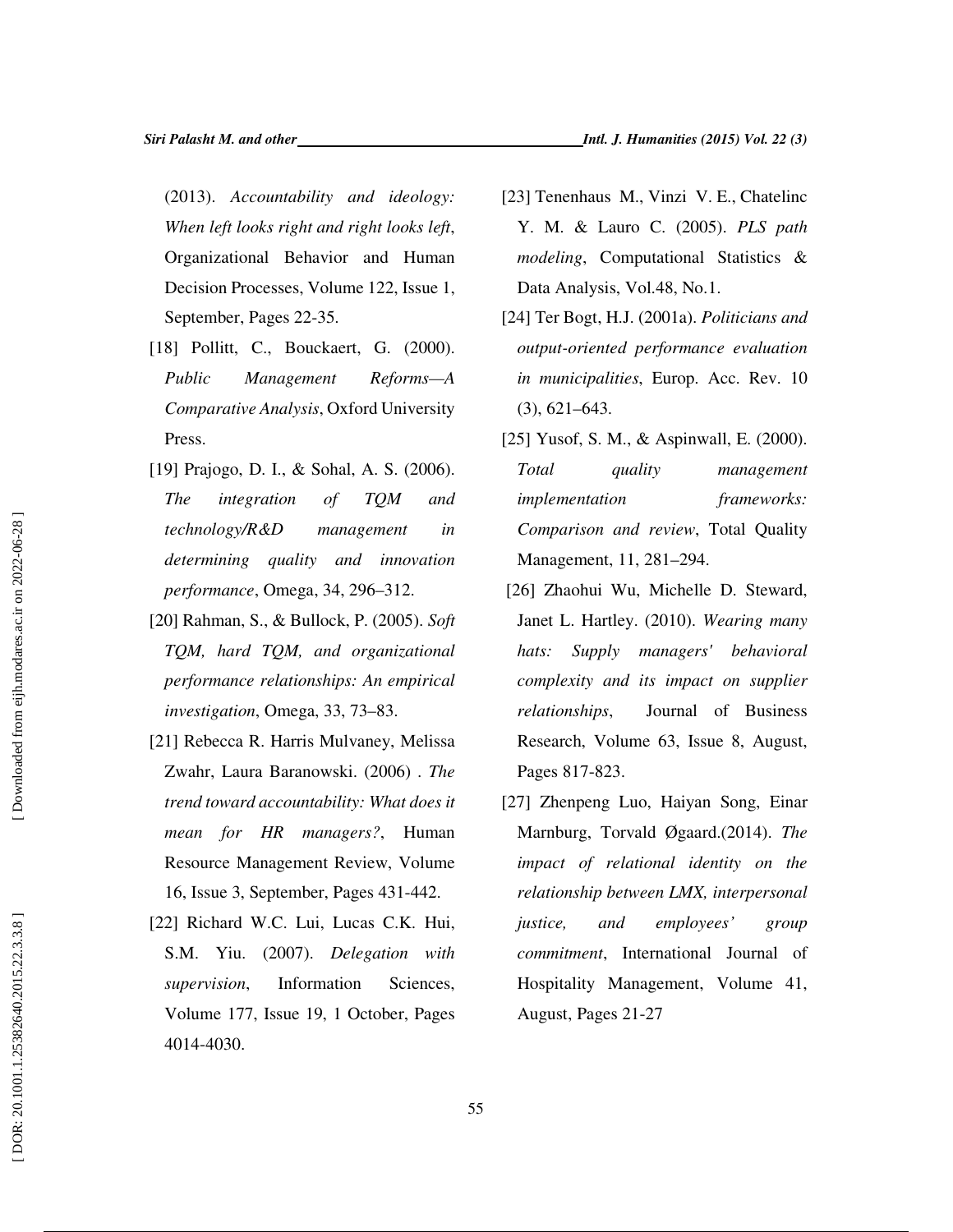*Studying Managers' Performance Based on … Intl. J. Humanities (2015) Vol. 22 (3)*